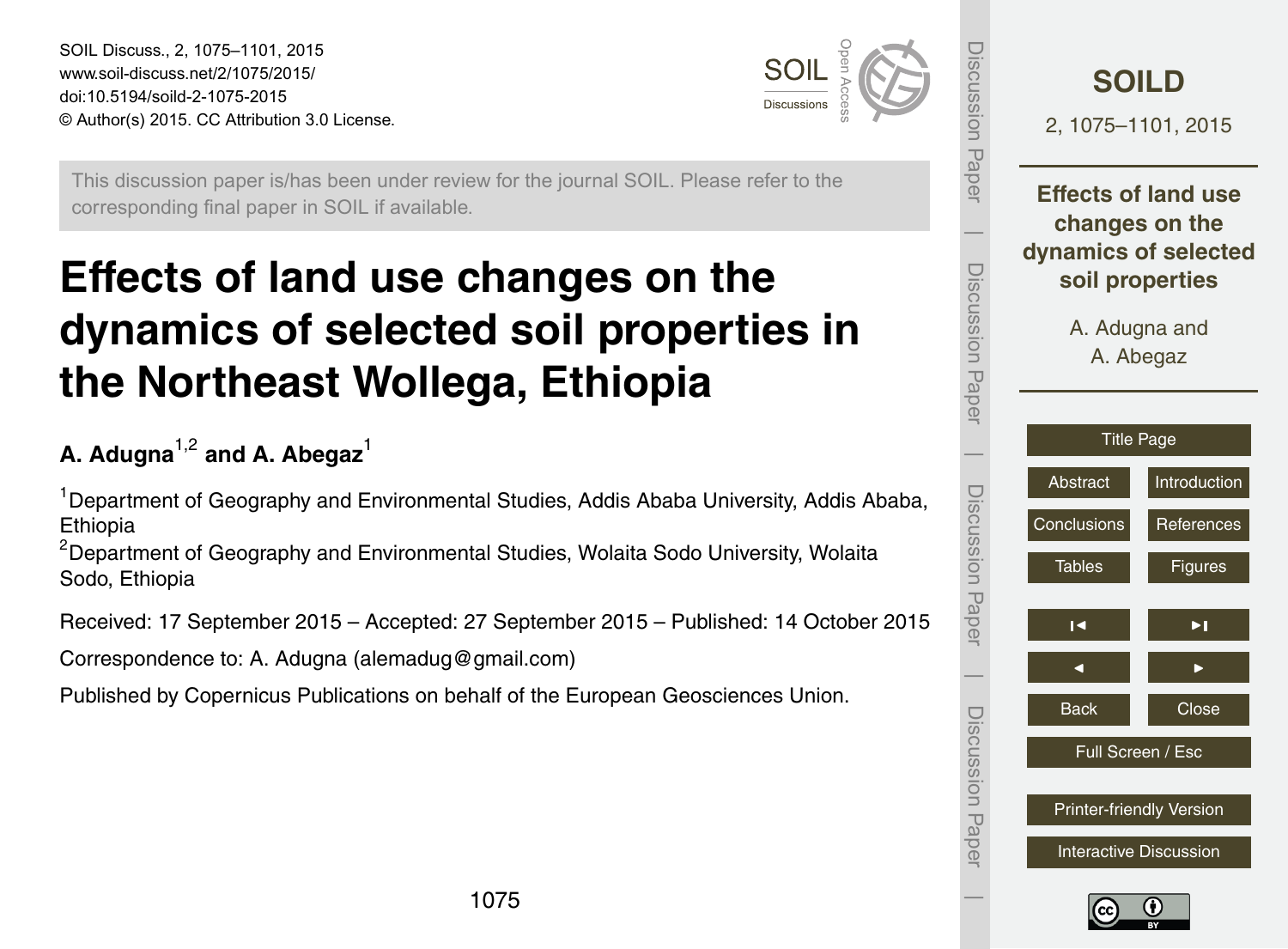# <span id="page-1-0"></span>**Abstract**

Land use change can have negative or positive effects on soil quality. Our objective was to assess the effects of land uses changes on the dynamics of selected soil physical and chemical properties. Soil samples were collected from three adjacent <sup>5</sup> land uses, namely forestland, grazing land and cultivated land at 0–15 cm depth, and tested in National Soil Testing Center, Ministry of Agriculture of Ethiopia. Percentage changes of soil properties on cultivated and grazing land was computed and compared to forestland, and Analysis of variance (ANOVA) was used to test the significance of the changes. The results indicate that sand, silt, SOM, N, pH, CEC and Ca were the <sup>10</sup> highest in forestlands. Mg was the highest in grazing land while clay, P and K were the highest in cultivated land. The percentage changes in sand, clay, SOM, pH, CEC, Ca and Mg were higher in cultivated land than the change in grazing land compared to forestland, except P. In terms of relationship between soil properties; SOM, N, CEC and Ca were strongly positively correlated with most of soil properties while P and silt

- <sup>15</sup> have no significant relationship with any of other considered soil properties. Clay has negative correlation with all of soil properties. Generally, cultivated land has the least concentration of soil physical and chemical properties except clay and AP which suggest increasing degradation rate in soils of cultivated land. So as to increase SOM and other nutrients in the soil of cultivated land, integrated implementation of land manage-
- <sup>20</sup> ment through compost, cover crops, manures, minimum tillage and crop rotation; and liming to increase soil pH are suggested.

#### **1 Introduction**

Land use changes have remarkable effects on the dynamics of soil properties (Ozgoz et al., 2013). For example, land use changes from forest cover to cultivated land may <sup>25</sup> hinder addition of litter that enhances nutrient content of soils (Ozgoz et al., 2013), increase rates of erosion (Biro et al., 2013), loss of soil organic matter and nutrient

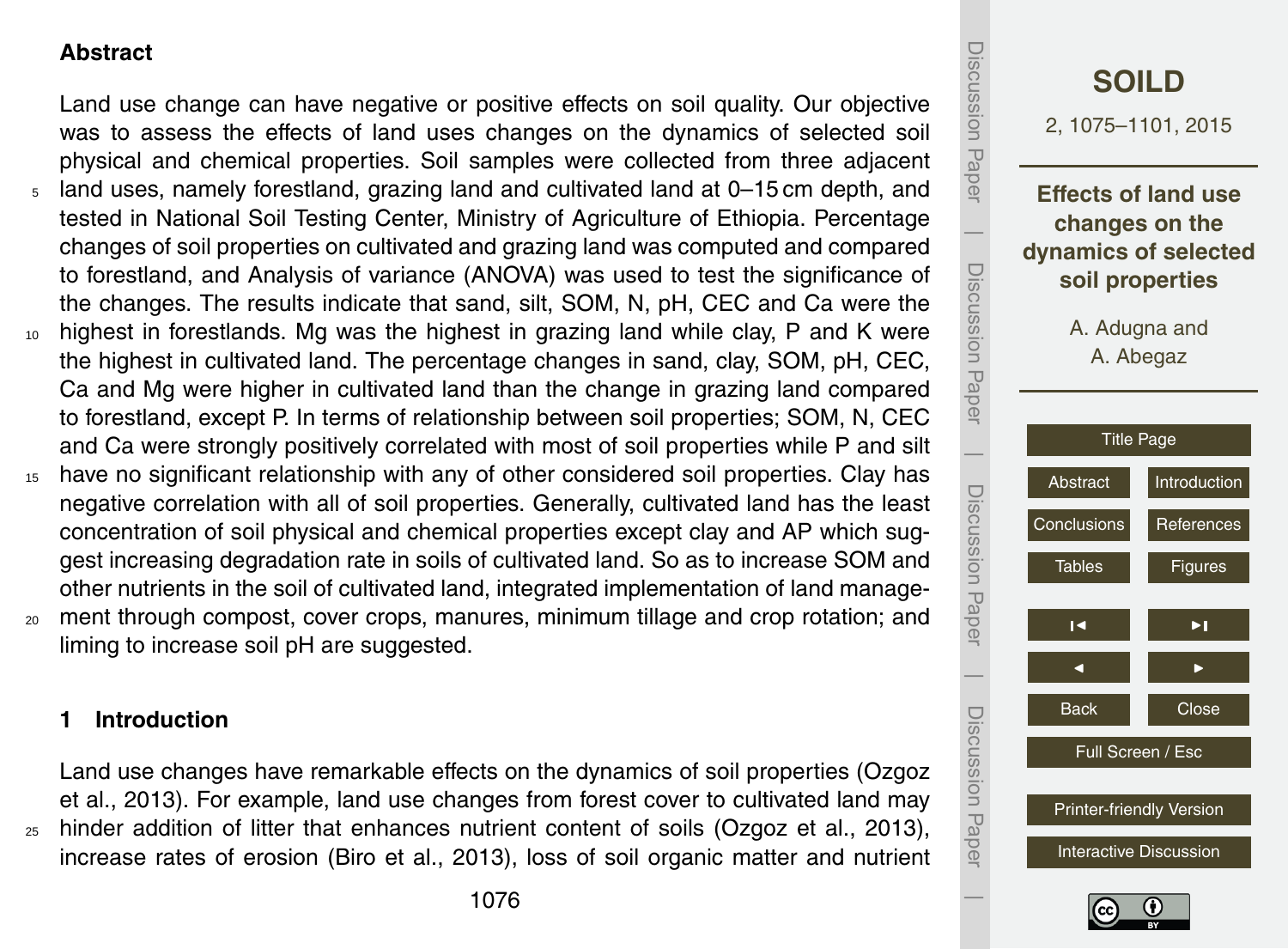(Saha and Kukal, 2015), and accelerate rate of soil degradation (Barua and Haque, 2013). This process, in turn, leads to a decline in soil fertility and loss of biological activity and diversity (Yao et al., 2010). Vegetation cover is, therefore, a key indicator of soil degradation as plants play a role in the control of soil erosion (Bochet, 2015;

- <sup>5</sup> Tejada and Benitez, 2014; Kropfl et al., 2013; Keesstra et al., 2009; Cedar, 1998). Zhang et al. (2015) has shown that forest destruction accelerated soil salinization in the Middle Reaches of the Tarim River, Xinjiang, China. Biro et al. (2013) in their study conducted in Gadarif region (Sudan), have found that management variables like grazing intensity and frequency, and over cultivation can substantially affect soil nutrient
- <sup>10</sup> level by reducing composition of plant species, net primary productivity, above and belowground allocation in plants, and nutrient cycling pathways. Soil organic matter is lesser in extremely degraded areas where overgrazing manifested. Wang et al. (2011) found out that SOM, total N, available P, pH, exchangeable cations contents and CEC of the soil decreased significantly with conversion of secondary forest to Chinese Fir <sup>15</sup> plantations in subtropical China. Saha and Kukal (2015) found higher bulk density and
- lower macro-porosity and water retention in cultivated soils than soils of grassland and forests. These indicated a degradation of soil properties due to the conversion of natural ecosystem to agricultural system.

In Ethiopia, rapid population growth and environmental factors lead to the conver-<sup>20</sup> sion of natural forest and grassland into cultivated farmland (Gebreyesus, 2013). Such human-induced land use changes have contributed to soil degradation and soil loss by deteriorating the soil physical and chemical properties and make the ecosystem more delicate and susceptible to land degradation (Karltun et al., 2013). The country's inherently fragile soils, undulating terrain, highly erosive rainfall and the environmentally

25 destructive farming methods that many farmers practice make soil highly vulnerable to soil erosion. Soil erosion is highest in cropland (42 Mtha<sup>-1</sup> average annual rate) compared with 5 Mtha<sup>-1</sup> from grassland. The problems of soil degradation caused both on-site and off-site changes; the country lost an estimated USD 1 billion per year. This has been confirmed by empirical studies carried out in different parts of Ethiopia (for



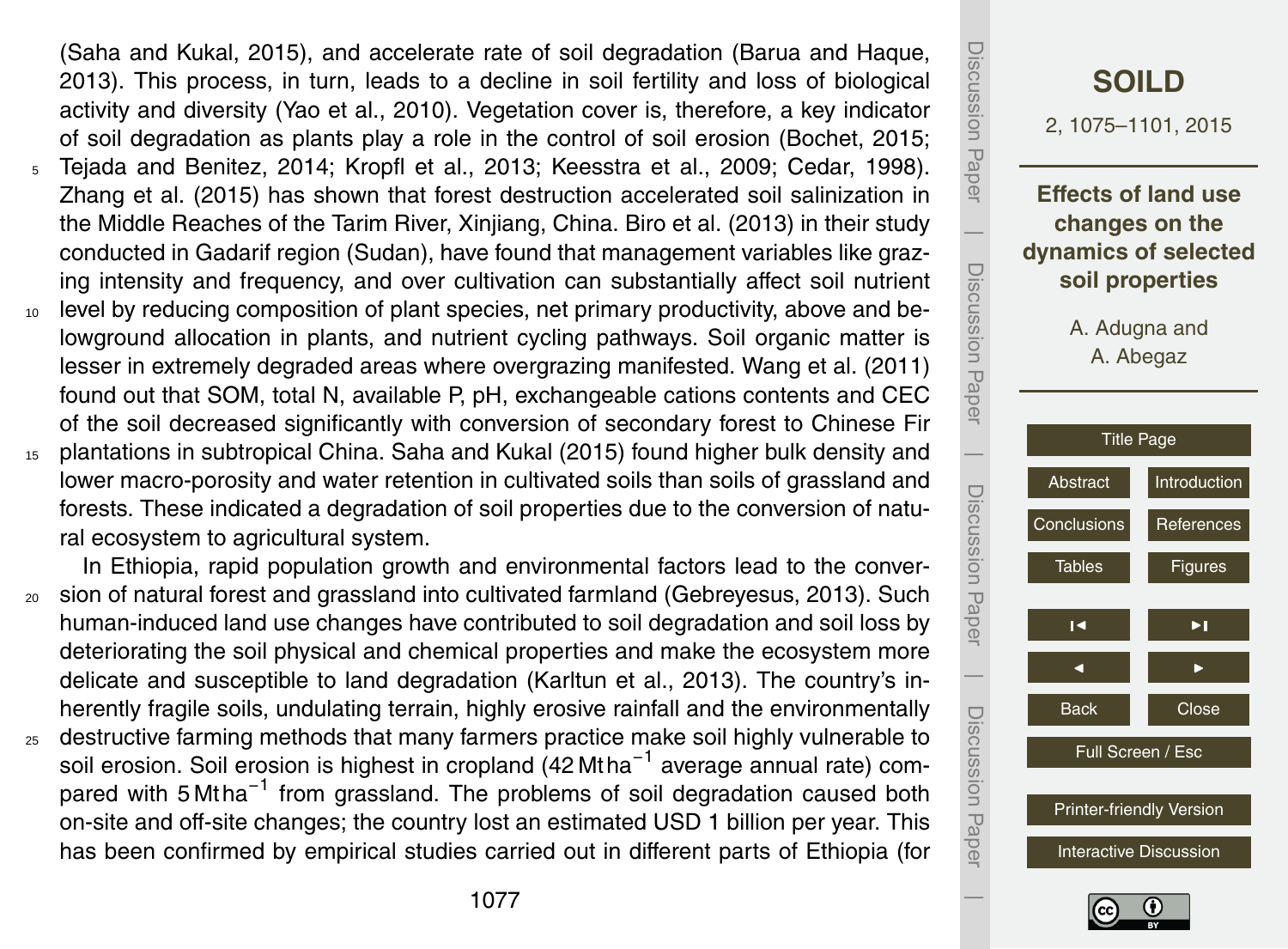example, Angassa, 2014; de Mulenaere et al., 2014; Tesfaye et al., 2014; Gebreyesus, 2013; Asmamaw and Mohamed, 2013; Fantaw and Abdu, 2011; Eyayu et al., 2009). And this is why is necessary to apply restoration strategies (Mekonnen et al., 2015, 2014; Bizoza, 2014; Zhao et al., 2013; Morera et al., 2010). The protection of <sup>5</sup> soil is fundamental to keep having services from the soils and avoid land degradation (Berendse et al., 2015; Keesstra et al., 2012).

In a study conducted in the rift valley area of Ethiopia, Fantaw and Abdu (2011) recounted an increase in bulk density and decrease in SOM, total N, exchangeable cations and CEC contents following the conversion of native woodlands into farmland

- <sup>10</sup> and grazing land. In Gerado Catchment, northeastern Ethiopia, Asmamaw and Mohammed (2013) observed changes in the amount of clay, SOM and total N following changes in land use and land cover. Eyayu et al. (2009) reported declining pH value and the content of SOM in leached and degraded cultivated land than forestland in the Tara Gedam catchment and the adjacent agro-ecosystems of north western Ethiopia.
- <sup>15</sup> Nega and Heluf (2013) on their part indicated deforestation has resulted in deterioration of soil organic matter and nutrient level in the soil. Similarly, Gebreyesus (2013) showed that soil quality indicators varied across the land use and soil management systems, among which natural forestland and afforestation protected areas are the most important systems in maintaining soil quality, where as cultivated and marginal
- <sub>20</sub> lands seriously deteriorated the physical soil system. The same author revealed that soil organic carbon, pH, TN, available phosphorous and clay are significantly higher in natural forest and afforestation protected areas. On the other hand, Yeshanew et al. (2005) found SOC, total N and S concentration at 0–20 cm depth remained the same after natural forest conversion into eucalyptus plantation in Munesa, Ethiopia.
- $25$  Fantaw et al. (2007) in their study in Bale Mountains of Ethiopia have found no appreciable variation in soil organic carbon content after conversion of the natural forest to grazing land. These conflicting findings suggest that the hypothesis that conversion of forestland into cultivated or grazing land leads to changes of soil physical and chemical properties and degradation of the land is not at all times and in all places applicable.



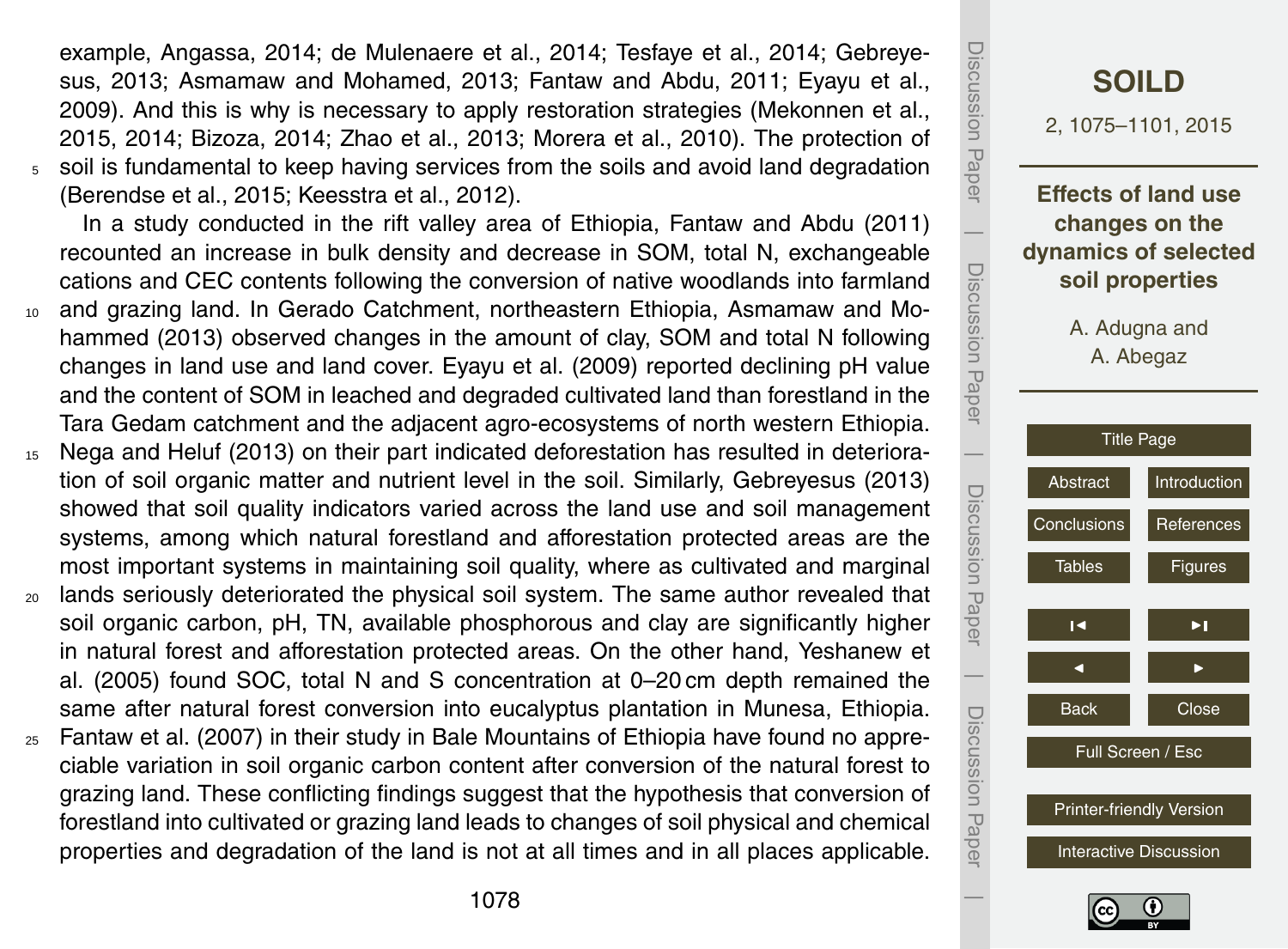This further suggests the need for empirical inquiry into effects of land use changes on the dynamics of selected soil properties and subsequent degradation of farm household land at different geographical area. To this end, little work was established on the effects of land use on soil properties which have implications for land degradation

- <sup>5</sup> and land management strategies in the study area. Natural forest, the only preserved public forestland in the study area, was selected as the control field against which the selected soil parameters of cultivated and grazing lands were compared to assess the level of land degradation in the Northeast Wollega, Ethiopia. The interpretation of our results is limited to the current status of soil parameters considered in this study due to
- the fact that there was no documented data on the former land uses.

#### **2 Materials and methods**

#### **2.1 Study area**

The study area, covering 14 979 ha, is located between  $9°45'$  and 10 $°00'$  N and 37 $°00'$ and 37°15' E (Fig. 1). Administratively, Northeast Wollega belongs Jarte Woreda, Horo-<sup>15</sup> Guduru Wolega zone of Oromia Regional State, Ethiopia. Geologically, the area belongs to the trap series of tertiary volcanic eruptions (ORLEPB, 2013). Its topography is typical of volcanic landscapes, which were later deeply incised by streams, resulting in the current diversity of landforms. The soils have developed from volcanic ashes and reworked materials resulting from tertiary volcanic eruptions and sedimentation <sup>20</sup> processes (ORLEPB, 2013).

Nitosols are the dominant soil type, mainly on undulating to steep slopes. Relatively flat areas and especially those closer to river valleys, are largely covered by welldeveloped Vertisols. As a result of degradation, the soils on steep slopes appear to have been downgraded to Regosols and Cambisols. Its altitude ranges between 1800

 $25$  and 2657 m. Mean annual temperatures range between 22 and 28 $^{\circ}$ C. Annual rainfall, which is heavy during the summer months (June–August) ranges between 1750 and



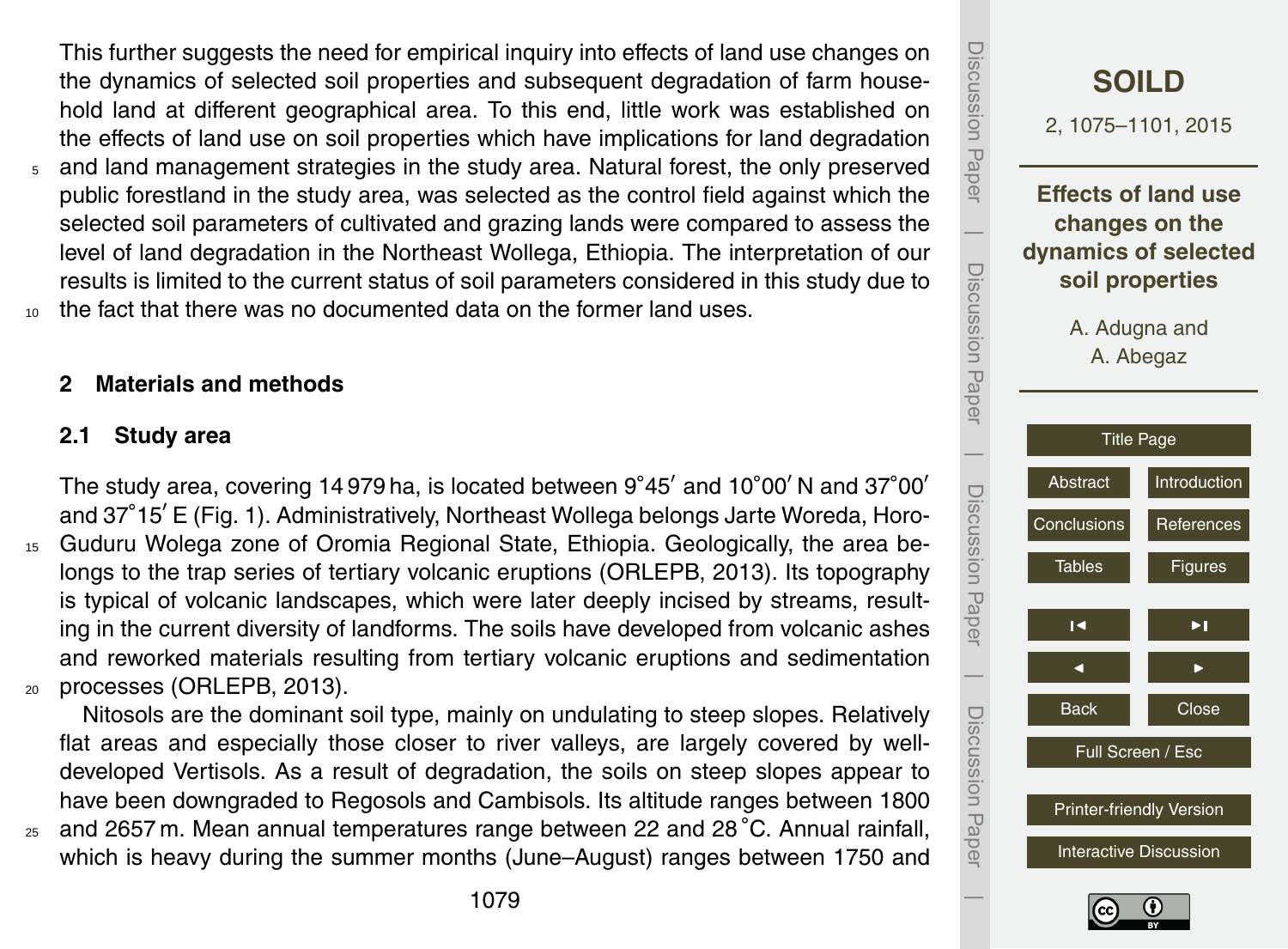2000 mm (EMS, 2013). For 2013, the population of the study area was projected to 58 339 of which only 10.09 % was urban population (CSA, 2013). The same document reported that the population of the district has increased by 39 % from 1980 to 2013. Except for a small percentage of the population living in the urban area, the inhabitants <sup>5</sup> are farmers engaged in mixed crop-livestock farming system.

# **2.2 Current land use types**

We identified and classified the present land use types through surveys in 2012 and 2013 supported by the elderly households who are assumed smart by the local community and aged 60 and above. Accordingly, three major land use categories, namely <sup>10</sup> forestland, grazing land, and cultivated land were identified for the purpose of this study (Table 1). Based on the information obtained from the elders, these sites were under the same land cover i.e. forestland 40 years back. Since then, some portions were converted into cultivated and grazing lands while some area remained as forestland.

# **2.3 Soil sampling**

<sup>15</sup> Three adjacent sites were used in this study from study area, each located within the three different land use types, representing forestland, cultivated land and grazing land. All the three fields were almost similar in their slope, altitude and aspects. Each land use has been divided into five tiles  $(100 \times 100 \text{ m})$  in size); and within each tile four subplots were established, each with an area of 100  $\text{m}^2$ , one in the center and three on a <sup>20</sup> radial arm with 120° angles between them (Vågen and Winowiecki, 2013; Vågen et al., 2013). This form of sampling allows the assessment of variability of soil properties at different spatial scales (Vågen et al., 2013) (in our case among land uses at site level). Soil sampling was carried out in February 2014 from each of the three land use types. For each tile, soil samples were collected from each sub-plot and composite samples <sup>25</sup> were prepared by hand mixing for 0–15 cm soil depth. Totally, we had 15 composite soil

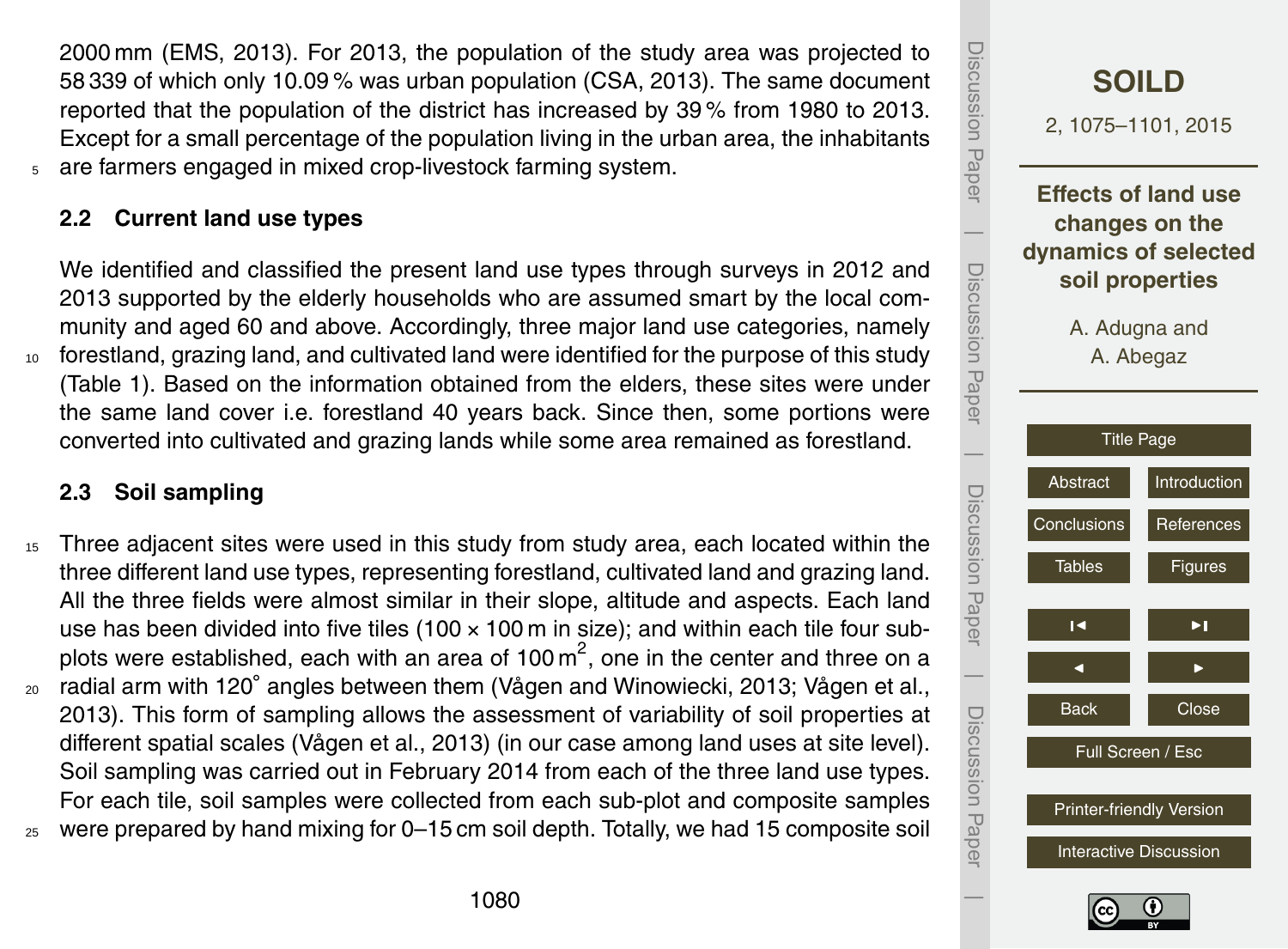samples (five each from forestland, cultivated and grazing lands) at a depth of 0–15 cm, because the 0–15 cm represents the average plough layer in the area.

# **2.4 Soil analysis**

Soil sample were analyzed following standard procedures as applied to tropical soils at <sup>5</sup> the National Soil Laboratory Centre of the Ministry of Agriculture (MoA), Addis Ababa, Ethiopia. Disturbed soil sample were air-dried and grounded to pass through a 2 mm sieve prior to any laboratory analysis. Black et al. (1965) procedures have been used for particle size analysis (Bouyoucos Hydrometer Method); soil pH (potentiometric method in a 1 : 2.5 soil-water ratio); total nitrogen (following Kjeldhal procedure); and CEC and exchangeable Ca, Mg, K and Na (by the ammonium acetate at pH 7). Percentage organic carbon was estimated based on the Walkey-Black Method (Walkey and Black, 1934) and equivalent % content of SOM was determined by multiplying the % OC by the Van Bermmelen factor of 1.724 (Thompson and Troeh, 1978). Phosphorous was determined by means of Olsen method (Olsen et al., 1954).

#### <sup>15</sup> **2.5 Statistical analysis**

The data was organized and entered into Statistical Package for Social Sciences (SPSS) software version 20 for windows. One-way ANOVA was under taken to test the significance of the effects of land use changes on the variation of soil textural class, soil pH, available P, soil organic matter content (%), total Nitrogen (%), CEC Cmol kg<sup>-1</sup>, 20 and Exchangeable bases (K<sup>+</sup>, Ca<sup>2+</sup>, and Mg<sup>2+</sup>) Cmol kg<sup>-1</sup> at the 0.05 level. After computing the ANOVA, all soil properties that showed significant differences among the land uses were subsequently analyzed for the significance of mean differences between land-use types employing the LSD Post Hoc multiple comparisons test at the 0.05 level.

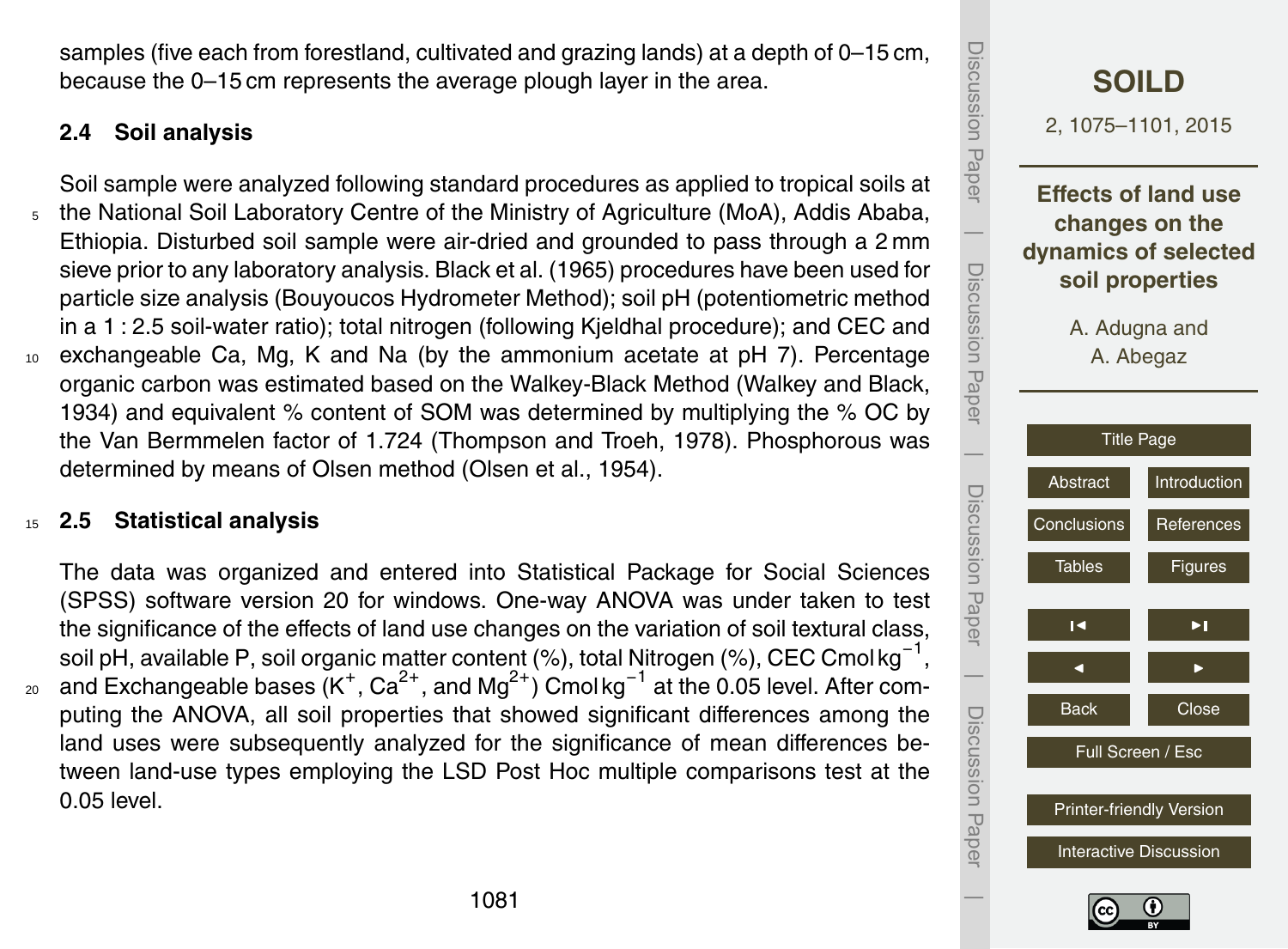Percentage changes in the soil properties of cultivated land or grazing land compared to forestland  $(\mathsf{Ch}_{\mathsf{Cl},\mathsf{Gl}})$  were computed by:

$$
Ch_{Cl,Gr} = \frac{LU_{Cl,orGl} - LU_{Fl}}{LU_{F1}} \times 100
$$
 (1)

Where,  $Ch_{Cl,GI}$ : Percentage changes in soil property of cultivated or grazing lands com- $_5$  pared to forestland;  $L_{U_{\text{Cl}}}$ ,  $L_{U_{\text{Cl}}}$  and  $L_{U_{\text{Fl}}}$ . Mean value of soil property under consideration of cultivated, grazing and forestland respectively.

Bivariate correlation analysis was conducted to assess the relationships between the studied soil properties.

# **3 Results and discussion**

#### <sup>10</sup> **3.1 Particle size distribution**

Soils physical properties such as depth, particle size distribution (texture), bulk density, structure and porosity are often among the most important parameters for evaluating the limitation and suitability of a unit of land (Gebreyesus, 2013). In this study only soil texture has been studied and the changes in this property have been related to the <sup>15</sup> changes in these properties and soil chemistry.

Textural classes of topsoil of forestland, cultivated land and grazing land are sandy loam, clay and clay loam respectively (Table 3). Sand content of soils of forestland (73.6 %) is the highest and is the lowest on soils of cultivated land (29.6 %) while clay content of soils is the highest on cultivated land (42.9 %) and the lowest on soils of 20 forestland (15.6%). These differences are statistically significant ( $P < 0.05$ , Table 4). On the other hand, though the differences are not statistically significant, silt fraction is the highest in the forestland (32.8 %) and the lowest in grazing land (26.8 %). The percentage changes in sand particle size distribution is higher in cultivated land (−43 %) than the change in grazing land (−26 %) compared to forestland (Table 2). On the other

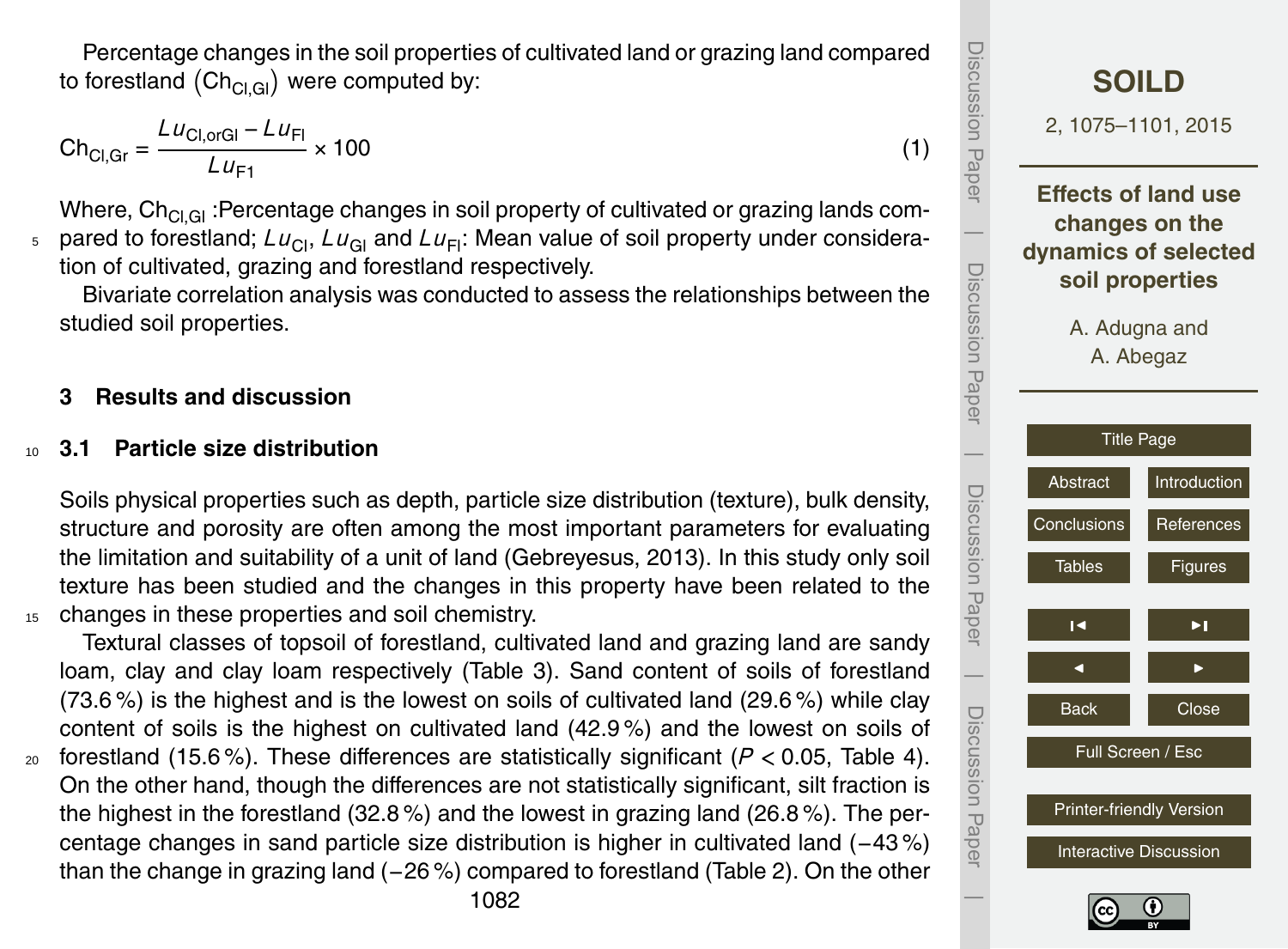hand, clay fraction on cultivated land and grazing land increased by 169 % and 123 %, respectively, compared to forestland. Lower content of sand and higher content of clay fractions in the cultivated land may be attributed to the process of plowing, clearing, disposing and leveling of farming fields (Table 1). These processes in turn enhance

- <sup>5</sup> the weathering process that transforms sand and silt fractions into clay fractions. On the other hand, higher content of sand and lower content of clay fraction of forestland may be attributed to low rate of weathering processes and continual leaching of clay fraction from the upper mineral horizons of the forestland since leaching is most active in forestlands (Ozgoz, 2013).
- <sup>10</sup> Soils with high clay content have sufficient particle-to-particle contact points to form strong bonds when the soil dries which can lead to the formation of a strong crust (FAO, 2006). Soils of forestland with sandy loam texture are highly desirable for plant growth, because texturally this soil is permeable to air, water and plant roots and optimum store houses for plant nutrients (Eyayu et al., 2009). On the contrary, soils of cultivated land <sup>15</sup> with highest clay fraction are the most compact soils. These soils though assumed to
- hold much more water and plant nutrients (Kartul et al., 2013) than forest and grazing lands respectively with sandy loam and clay loam texture, is manifested with problems of inadequate aeration, water lagging, increased runoff and erosion, and problem of workability during very dry and very wet periods (field observation).

# <sup>20</sup> **3.2 Soil organic matter (SOM), total nitrogen (TN) and available phosphorous (AP)**

The content of SOM was the highest in forest lands (9.04 %) and the lowest in cultivated land (4.59 %) while in grazing land (7.31 %) is in between (Table 3), and the differences are statistically significant (*P <* 0.05, Table 3). The percentage changes  $_{25}$  in SOM is higher in cultivated land (−49%) than the change in grazing land (−19%) compared to forestland (Table 2). Higher content of OM in the forest land attributed to the role played by plants; soil macrofauna (worms, large insects, etc.); soil microflora (bacteria, fungi, protozoa, algae, etc.); and microbial biomass (Table 1). Leaves from



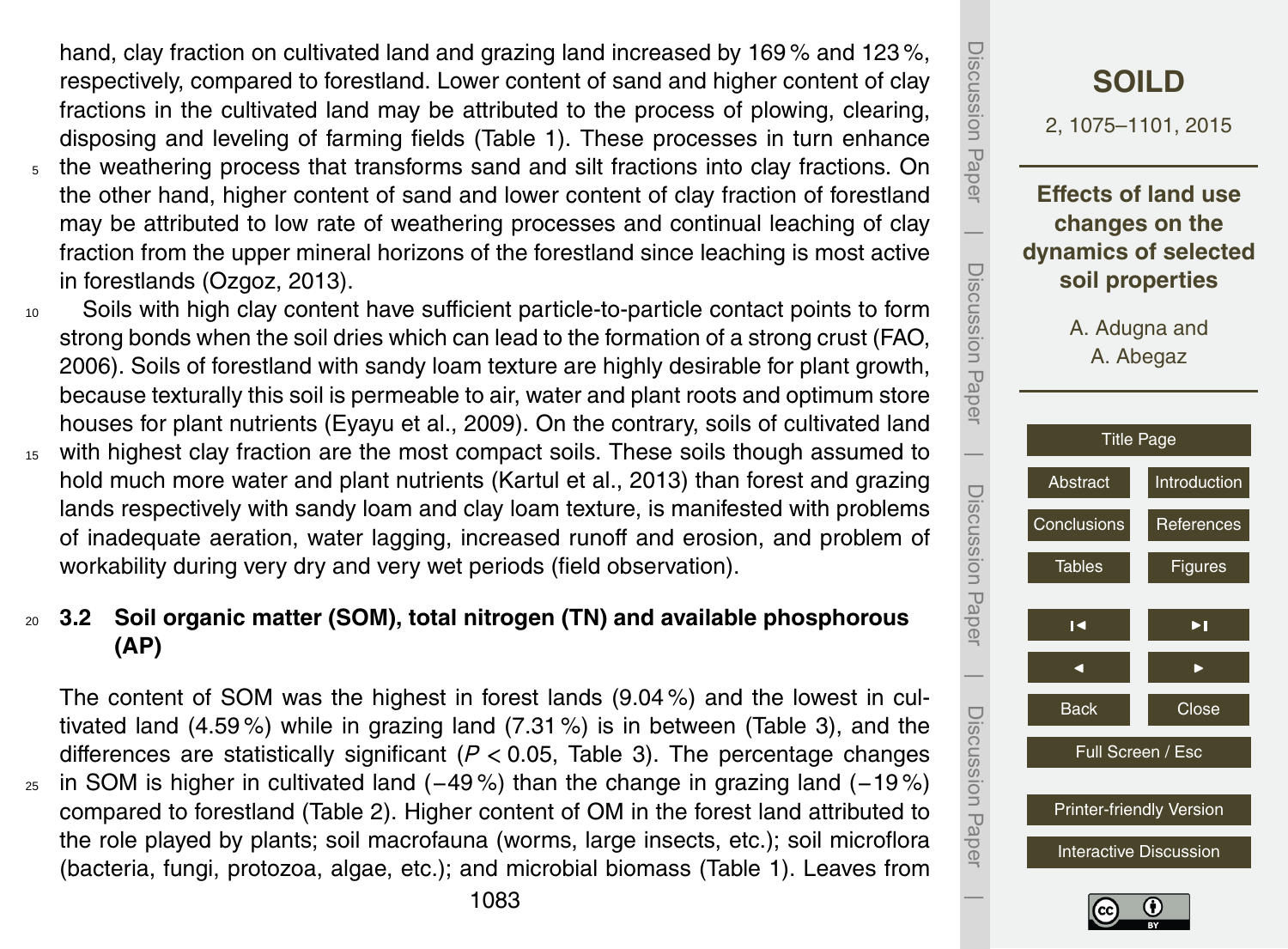plants fall to the soil surface and dead macrofauna, microflora, and microbial biomass in the soil decompose and form organic matter of soils of forest land. Living soil organisms also decompose leaves and mix them with the upper part of the soil. On grazing lands, grass roots were fibrous near the soil surface and easily decompose, and adding

<sup>5</sup> organic matter. On the other hand, lower content of SOM on cultivated land may be attributed to accelerated rates of erosion and decomposition, because these processes were most active on cultivated lands than forest and grazing lands.

Since soil organic matter is composed chiefly of carbon, hydrogen, oxygen, nitrogen and smaller quantities of sulfur and other elements (USDA, 2014; Gebreyesus, 2013),

<sup>10</sup> it is an important indicator of soil and land health as it integrates several inherent soil properties and responds strongly to land-use change and land degradation processes (Vågen and Winowiecki, 2013; Aguilera et al., 2013). Thus, the highest organic fraction of forestland is potentially with the highest reservoir for plant essential nutrients of nitrogen, phosphorus, and sulfur (Zhang et al., 2015) compared to grazing and culti-<sup>15</sup> vated lands. It also increases soil water holding and cation exchange capacities, and enhances soil aggregation and structure of soils of forestland.

TN was lowest on cultivated land (0.25 %) followed by on grazing land (0.37 %). Expectedly, the mean value of TN was highest on soils of forestland (0.44 %) (Table 3). The differences between forest and cultivated lands and cultivated and grazing lands

- <sup>20</sup> are statistically significant (*P <* 0.05), while the difference between forest and grazing lands is not significant (Table 4). The  $C: N$  ratio (12.1) was the highest on soils of forestland while it is the lowest on grazing land (10.8) (Table 3). The wider C : N ratio on soils of forestland indicates the prevalence of more biological (microbial) activities that might have been resulted by highest consumption rate of nitrogen by microbial in
- <sup>25</sup> forest land than in grazing and cultivated lands. The content of AP was the highest in cultivated lands (3.7 ppm) and lowest in grazing land (2.1 ppm) while it is in between in forest land (3.6 ppm) (Table 3). The mean differences between soil-AP of forest and grazing lands, and cultivated and grazing lands are statistically significant (*P <* 0.05, Table 4), while the mean difference between forest and cultivated lands is not statisti-

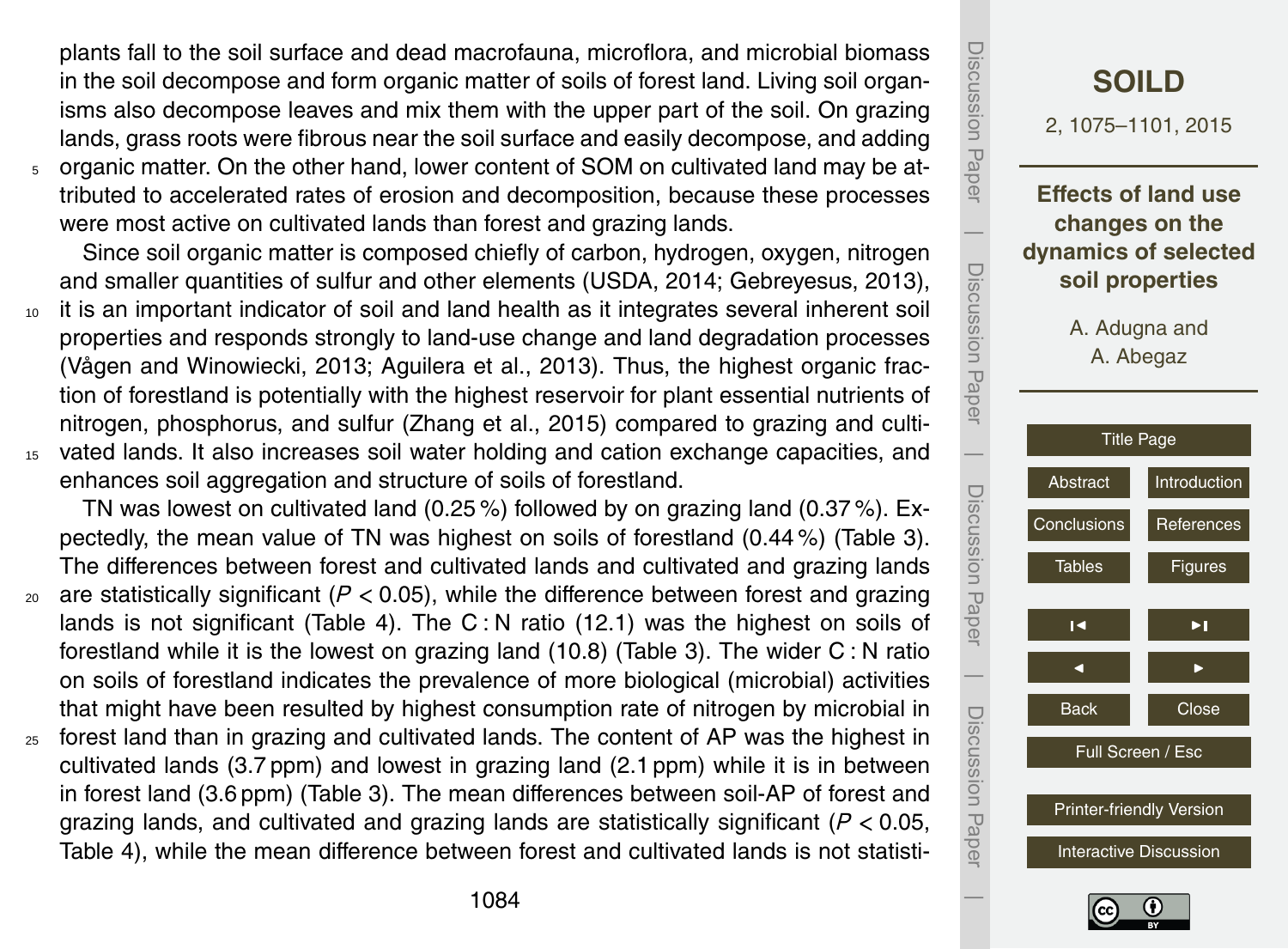cally significant (Table 4). Compared to the AP contents of forestland, AP of cultivated and grazing lands are higher by 2.8 % and lower by 4.2 % respectively (Table 2).

Weathered soil minerals, organic fertilizer and inorganic fertilizer are important pools of soil P (Assefa and van Keulen, 2009). Thus, the fact that soils in the forest land has

- <sup>5</sup> higher AP than the grazing land may be attributed to two reasons. Firstly, even though, in forestland, a pool of available P could be removed by trees, there is a probability of P return through litter fall to soil surface (Asmamaw and Mohammed, 2013; Wang et al., 2011). Secondly, microbes which are abundant in the litter layers of the forest may quickly add high proportion of P pool under forest cover. On the other hand, a higher
- <sup>10</sup> AP in cultivated land than grazing land may be attributed to three reasons. Firstly, applied cattle dung on cultivated field may increase level of P concentration in this land use, while cattle dung has been collected from grazing land (Table 1). Secondly, frequent application of inorganic P-fertilizer on the cultivated fields (Table 1) may provide a considerable amount of inorganic P pool to the soil of cultivated filed. Thirdly, a higher
- <sup>15</sup> P release as a result of higher weathering process on cultivated land than on grazing land may provide higher amount of P to the soil of cultivated land. The finding in this study appeared in agreement with the observation made in Ethiopia by Fantaw and Abdu (2007).

# **3.3 pH, cation exchange capacity (CEC) and Exchangeable basic cations** 20 **(Ca<sup>2+</sup>, K<sup>+</sup> and Mg<sup>2+</sup>)</sub>**

Dynamics in soil pH, CEC and exchangeable cations are important indicators of soil qualities of different land uses (Saha and Kukal, 2015). Soil pH affects the process of other nutrient transformations, solubility, or plant availability of many plant essential nutrients (McKie, 2014). It also affects the quantity, activity, and types of microorganisms <sub>25</sub> in soils which in turn influence decomposition of organic materials (Barua and Haque, 2013). Therefore, soil pH is one of the several soil quality indicators that give useful information on soil dynamics and nutrient availability and how the soil resource is functioning (McKie, 2014). The soils in the study land uses have a mean pH of 5.4, 5.7 and



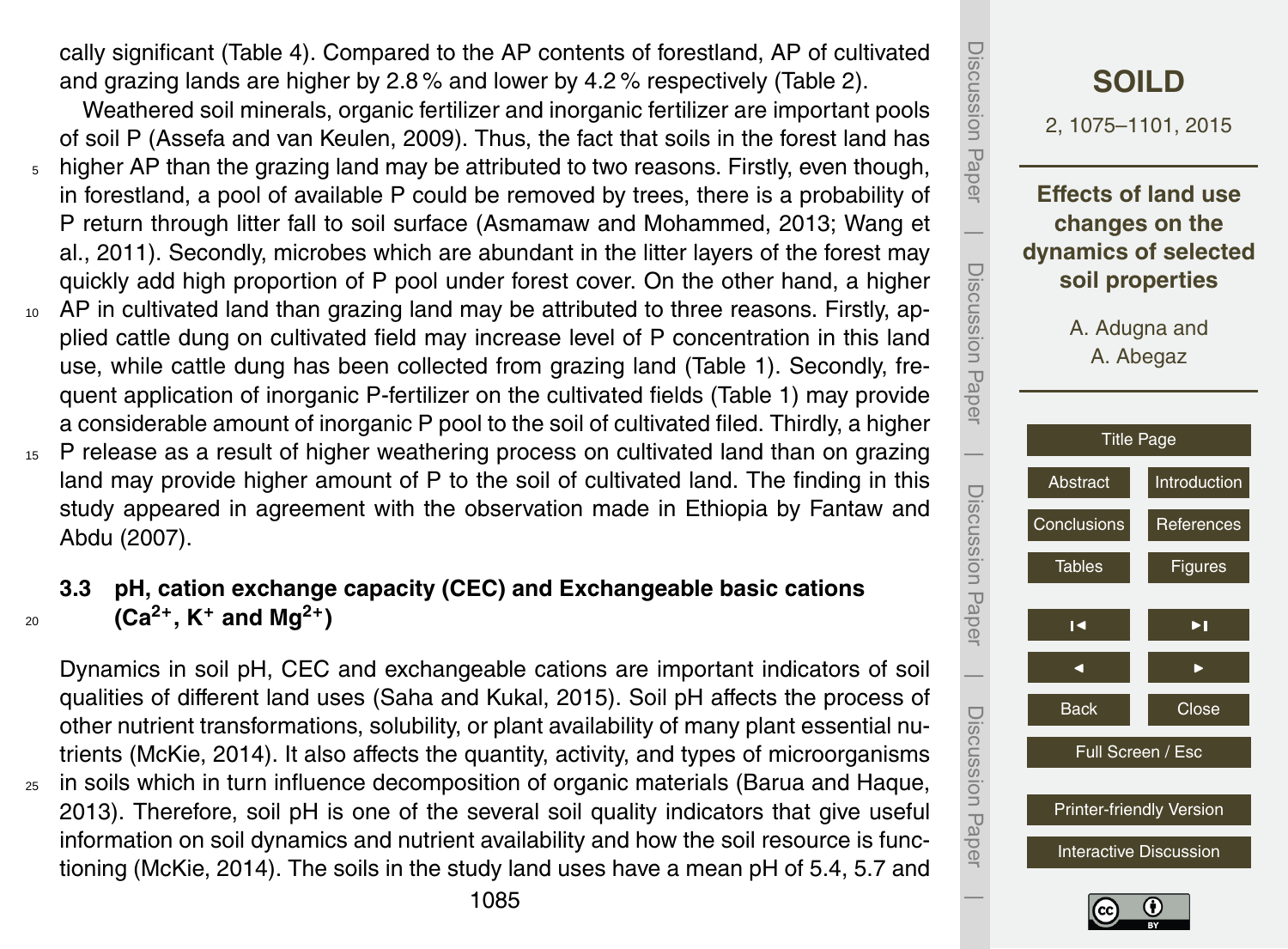6.1 respectively on cultivated, grazing, and forest lands (Table 3). The mean differences between forestland and cultivated land, and forest land and grazing land are statistically significant (*P <* 0.05, Table 5), but the mean difference between cultivated and grazing lands is not significant (Table 5). Compared to the pH of soils of forestland, pH of soils

- <sup>5</sup> of cultivated and grazing lands were lower by 11.5 and 6.6 %, respectively (Table 2). Different nutrients are available at different pH levels (McKie, 2014; de Mulenaere et al., 2014; Nega and Heluf, 2013). Low pH favors free metal cations and protonated anions, while higher pH favors carbonate or hydroxyl complexes (Tejada and Bentez, 2014; Yao et al., 2010).
- <sup>10</sup> Soil pH of the study area lies in the range between moderate to slight acidity denominations (Tejada and Bentez, 2014). Thus, soils in the cultivated land appeared more acidic than those of the forest and grazing lands. Recent studies have shown the pH decline occurring more rapidly in continuously cropped land (Gelaw et al., 2013). This variation may be happened because of intensive farming over a number of years with
- <sup>15</sup> nitrogen fertilizers on cultivated land than forest and grazing lands. In general, it is said that a soil with an optimum pH today may be too acid or alkaline a decade from now, depending on land management (Gelaw et al., 2013). In the study area, on soil of cultivated land, aluminum and manganese may be toxic (Parra-Alcantra et al., 2013) to crops growth since its pH is less than 5.5 (Table 3). Lifting the soil pH of cultivated land
- <sup>20</sup> *>* 5.5 effectively can eliminate this toxicity and there should also be an adequate supply of molybdenum available for legumes to flourish which in turn could fix good quantities of nitrogen in the soil (McKie, 2014).

PH also influences plants' and crops' N uptake. Plants and crops can take up N in the form of ammonium (NH<sub>4</sub>) and nitrate (NO<sub>3</sub>) respectively (Zeng et al., 2009). At

<sub>25</sub> pH's between 6 and 7, the microbial conversion of NH $_4^+$  to nitrate (nitrification) will be rapid, and crops generally take up nitrate, while in acid soils (pH *<* 6), nitrification will be slow, and plants with the ability to take up  $NH_4^+$  may have an advantage (Parra-Alcantra et al., 2013). Thus, in the study area, in soils of cultivated land at pH's less than 6, nitrification will be slow, and crops with the ability to take up nitrate (NO<sub>3</sub>) may



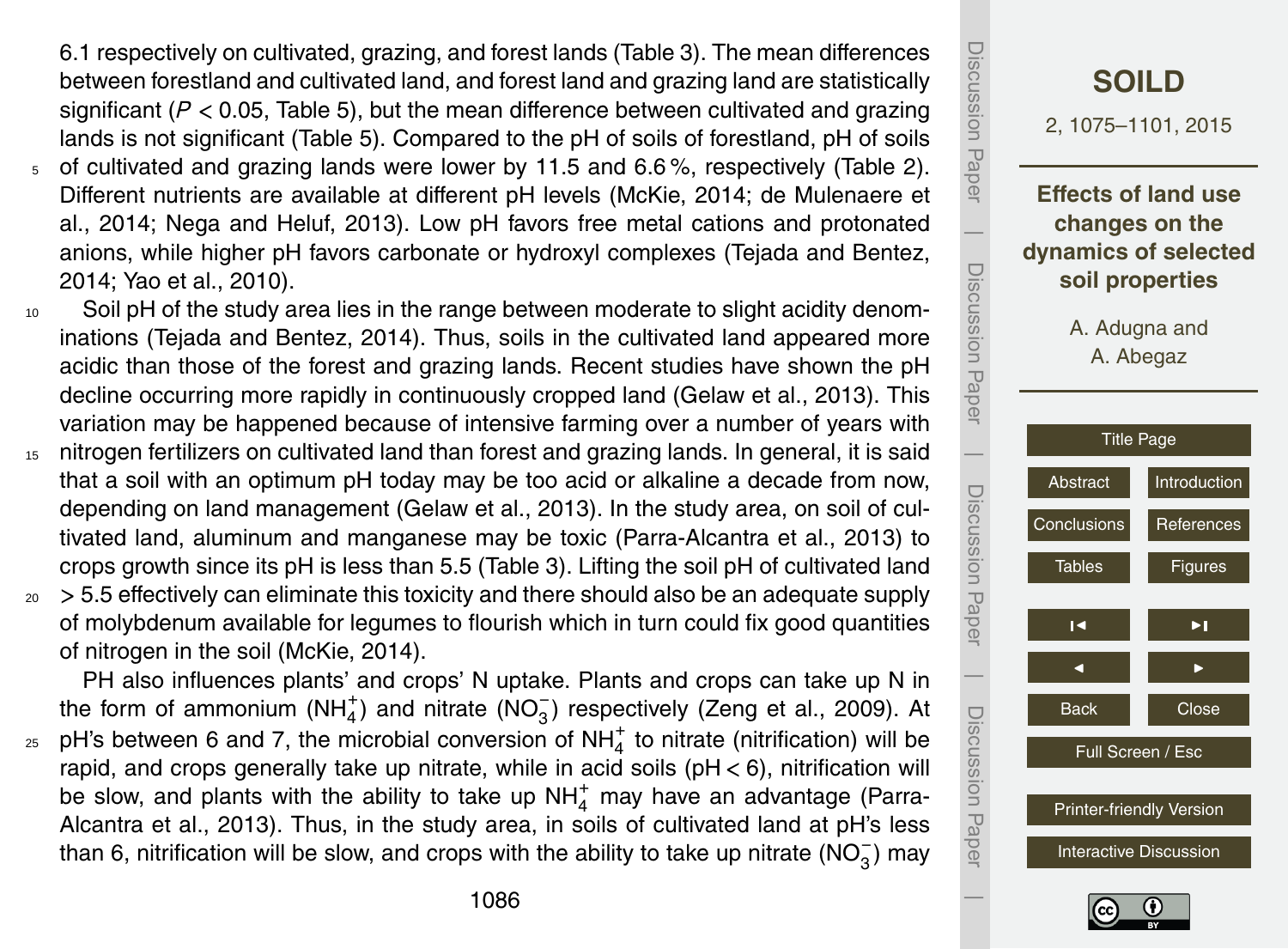have disadvantage. Problem of soil acidity of cultivated land can be managed by soil liming program (Gelaw et al., 2013). Soil liming can increase soil pH, supply essential plant nutrients (Ca and Mg), make other essential nutrients more available and prevent Mn and Al from being toxic to plant growth (Yao et al., 2010).

- $5$  CEC, which is a good measure of the ability of a soil to retain and supply nutrient to a crop is naturally reliant on soil organic matter, pH, amount and type of clay mineralogy, land management (Tahir et al., 2009; Gol et al., 2010). The mean CEC was highest on forestland (32.85 Cmolkg<sup>-1</sup>) and followed by grazing land (25.85 Cmolkg<sup>-1</sup>), whereas it is the lowest on cultivated land (20.19 Cmol kg<sup>-1</sup>) (Table 3); and the differ-<sup>10</sup> ences among the land uses are statistically significant (*P <* 0.05, Table 5). Compared
- to the CEC of soils of forestland, CEC of soils of cultivated and grazing lands were lower by 38.5 and 22.0 % respectively (Table 2). The mean  $Ca^{2+}$  was highest on forest land (12.81 Cmolkg<sup>-1</sup>) and followed by grazing land (5.98 Cmolkg<sup>-1</sup>), whereas it is the lowest on cultivated land (4.08 Cmolkg<sup>-1</sup>). The mean differences between forest <sup>15</sup> and cultivated lands, and forest and grazing lands are statistically significant (*P <* 0.05, Table 5).

The mean Mg<sup>2+</sup> was highest (4.80 C mol kg<sup>-1</sup>) on grazing land and followed by forestland (3.96 Cmol kg<sup>-1</sup>) whereas it is the lowest on cultivated land (1.71 Cmol kg<sup>-1</sup>). The mean differences between forest and cultivated lands and cultivated and grazing lands  $_{20}$  are statistically significant ( $P < 0.05$ , Table 5). On the other hand, K<sup>+</sup> was highest on cultivated land (0.14 Cmol g<sup>-1</sup>) and followed by forestland (0.13 Cmol kg<sup>-1</sup>), whereas it is the lowest on grazing land (0.12 C mol kg $^{-1}$ ) (Table 3), however these differences are not statistically significant. Compared to  $\text{Ca}^{2+}$  and Mg<sup>2+</sup> of soils of forestland,  $\text{Ca}^{2+}$  and  $Mg^{2+}$  of soils of cultivated land were lower by 68.0 and 56.8% respectively, whereas  $_{25}$  on soils of grazing lands; Ca<sup>2+</sup> was lower by 54.0% while Mg<sup>2+</sup> was higher by 21.2% (Table 2). Compared to soils of forest land, the overall pattern of CEC,  $Ca^{2+}$  and Mg<sup>2+</sup> concentration on cultivated land showed declining trends, however with varying rates; i.e., the highest rate of Ca<sup>2+</sup>, followed by Mg<sup>2+</sup> and CEC (Table 2).



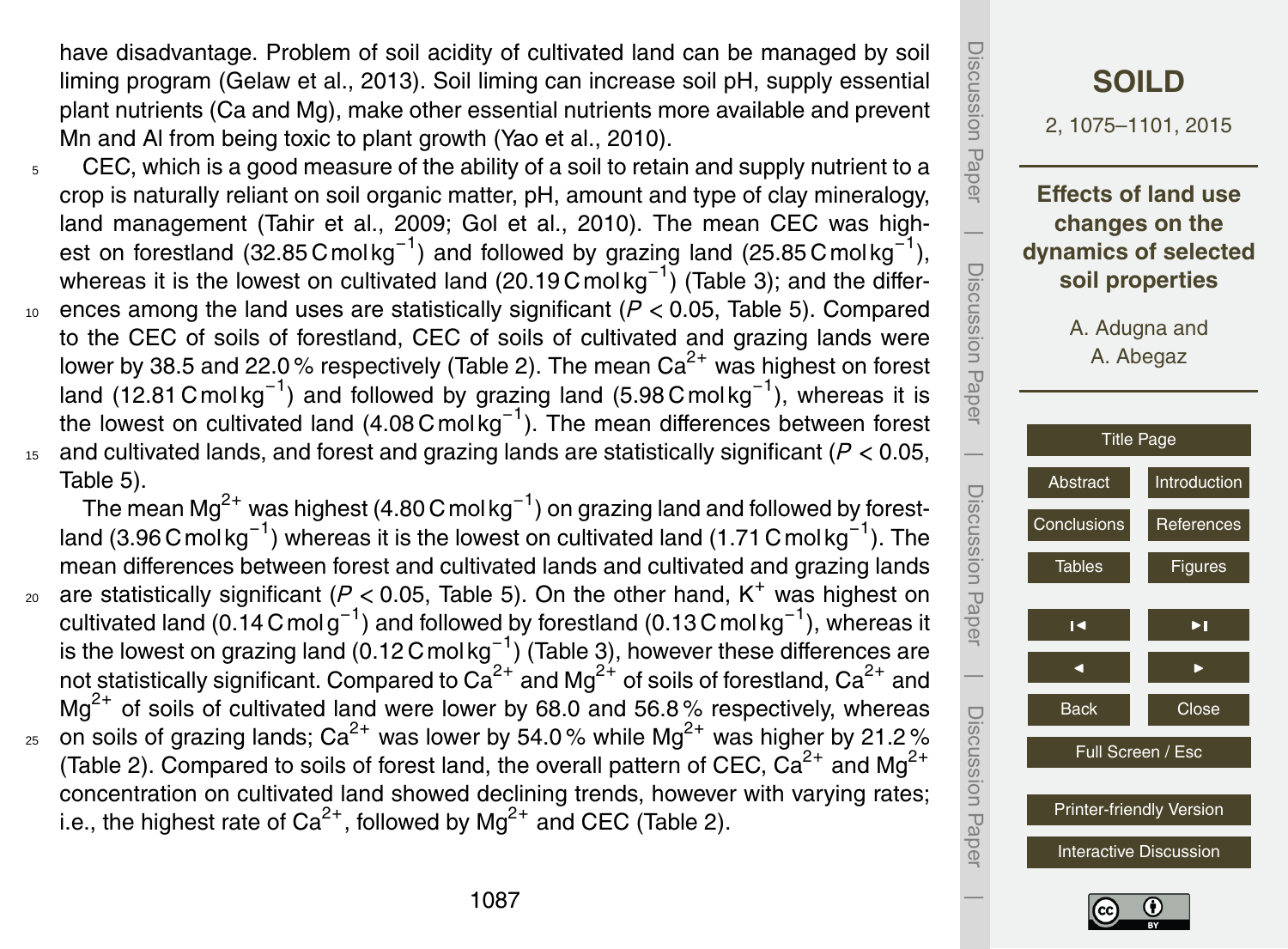#### **3.4 Relationships between selected soil properties**

Bivariate relations between the different soil properties are presented in a correlation matrix, Table 6. Each of OM, TN, CEC, Ca, Mg, and pH are positively and significantly (*P <* 0.05) associated with each of soil properties except with AP, silt and clay (Table 6).

<sup>5</sup> In contrast, clay fraction is negatively and significantly (*P <* 0.05) associated with OM, TN, CEC, Ca, pH, and silt. Silt and AP have no any significant association (*P >* 0.05) with each of the soil properties.

SOM significantly and strongly associated with PH ( $r = +0.83$ ,  $P < 0.001$ ), TN ( $r =$ +0.80, *P <* 0.001), and CEC (*r* = +0.80, P<0.001). This finding was in agreement with <sup>10</sup> other studies made in different places of the country (e.g. Tadele et al., 2013; Asma-

- maw and Mohammed, 2013; Lelisa et al., 2010). Thus, conversion of forestland into cultivated lands implies degradation of SOM that influences most of soil properties, since SOM is the major natural sources of N in the soil, provides P, increases CEC and provides other micronutrients through an effective soil food web (Braimoh and Vlak,
- <sup>15</sup> 2014). However, SOM in soils of cultivated land possibly could be increased through compost, cover crops, manures, minimum tillage and crop rotation and consequently enhancing the concentration of other nutrients in the soil (Munoz-Rojas et al., 2015). Nevertheless, there is no significant correlation between AP and any of the other chemical properties most probably due to the generally low available potassium content in
- <sub>20</sub> the soil sampled. This finding contradicts the fact that phosphorus availability is related to soil pH. CEC significantly and strongly associated with Ca (*r* = +0.89, *P <* 0.001), pH (*r* = +0.89, *P <* 0.001) and clay (*r* = −0.77, *P <* 0.001). Ca significantly and strongly associated with pH (*r* = 0.88, *P <* 0.001) and clay (*r* = −0.74, *P <* 0.001). Similarly, Mg significantly and strongly associated with pH (*r* = 0.71, *P <* 0.01). On the other hand,
- $25$  clay is negatively correlated with all soil properties. The correlation was strong and statistically significant except for Mg and AP. Thus, clay in the soil has negative influence on most of soil properties (Nega and Heluf, 2013). The strong and negative correlation between clay and CEC/OM can be attributed to the kaolinite clay mineral and crystal



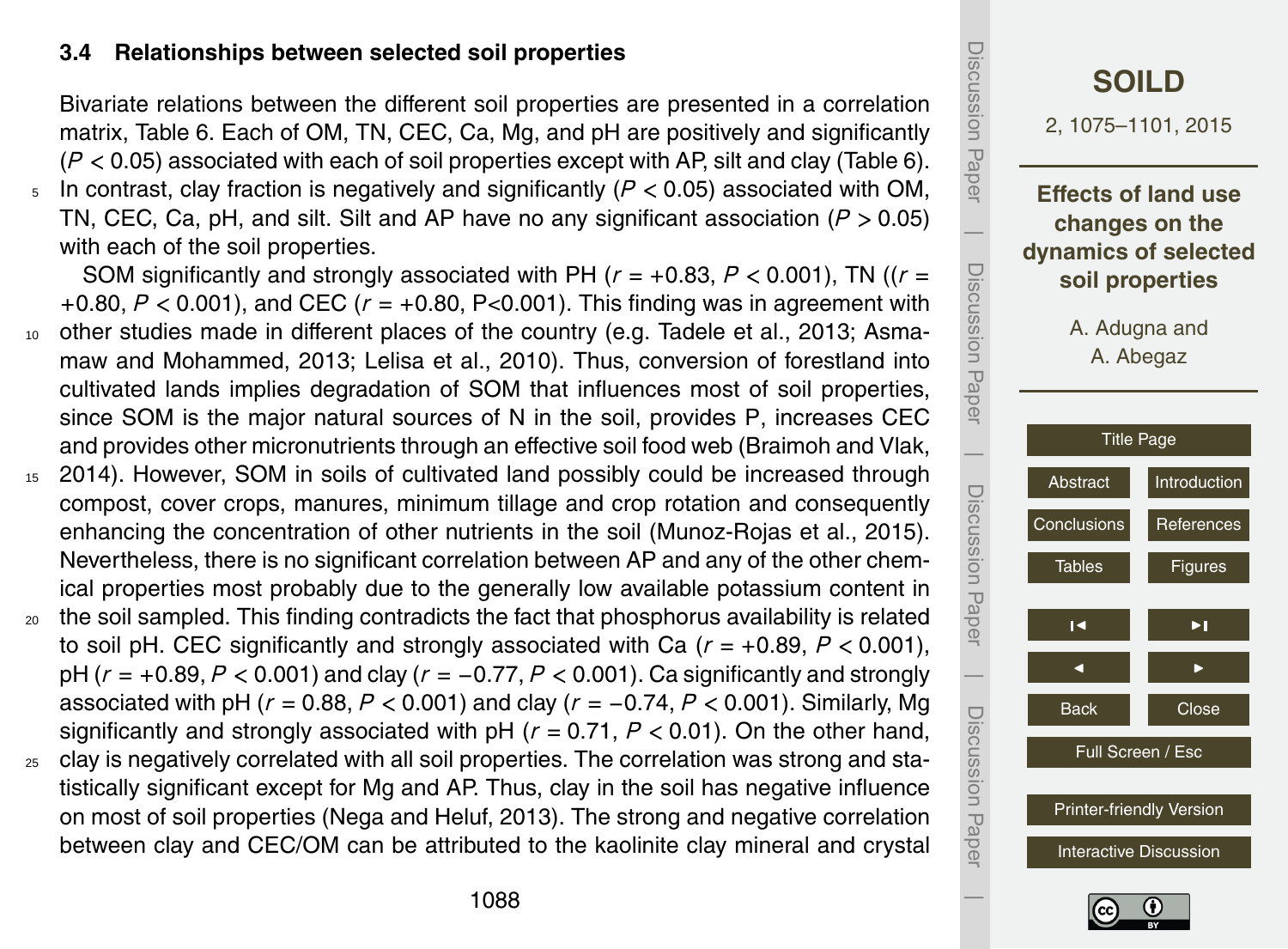<span id="page-14-0"></span>structure and pH level of the study area. The same relationship was also observed by some researchers in other regions of the country (e.g. Fantaw and Abdu, 2011; Lelissa et al., 2010).

# **4 Conclusion**

- The purpose of our study was to explore the effects of land use changes on the dynamics of soil properties and its implications for land degradation. The result indicate that cultivated land has the lowest OM, TN, CEC, pH, Ca and Mg contents compared to forestland and grazing land. Soil organic matter is lowest as caused by land use changes, cropping pattern and frequency, removal of crop residues, faster decompo-<sup>10</sup> sition and oxidation process as well as soil erosion on cultivated lands. The losses of these essential elements may contribute to increasing degradation prevalence on cultivated land. Land degradation, in turn, is impairing the capacity of land to contribute to food security. So as to increase SOM and consequently enhancing the concentration of other nutrients in the soil of cultivated land, we suggest integrated implementation of
- <sup>15</sup> land management through compost, cover crops, manures, minimum tillage and crop rotation. Soils in the cultivated land appeared more acidic (pH *<* 5.5) than those of the forest and grazing lands. This may lead to aluminum and manganese toxicity, microbial conversion of NH $_4^+$  to nitrate (nitrification) will be slow and crops with the ability to take up nitrate (NO<sub>3</sub>) will be negatively affected. Thus, we suggest liming of cultivated land <sup>20</sup> so as to increase soil pH, supply essential plant nutrients (Ca and Mg), make other essential nutrients more available and prevent Mn and Al from being toxic to crop growth
	- (McKie, 2014).

*Acknowledgements.* The authors wish to thank farmers of the study area who allowed collecting extensive data from their farms. We are also grateful to National Soil Laboratory Centre of <sup>25</sup> the Ministry of Agriculture (MoA), Addis Ababa, Ethiopia.

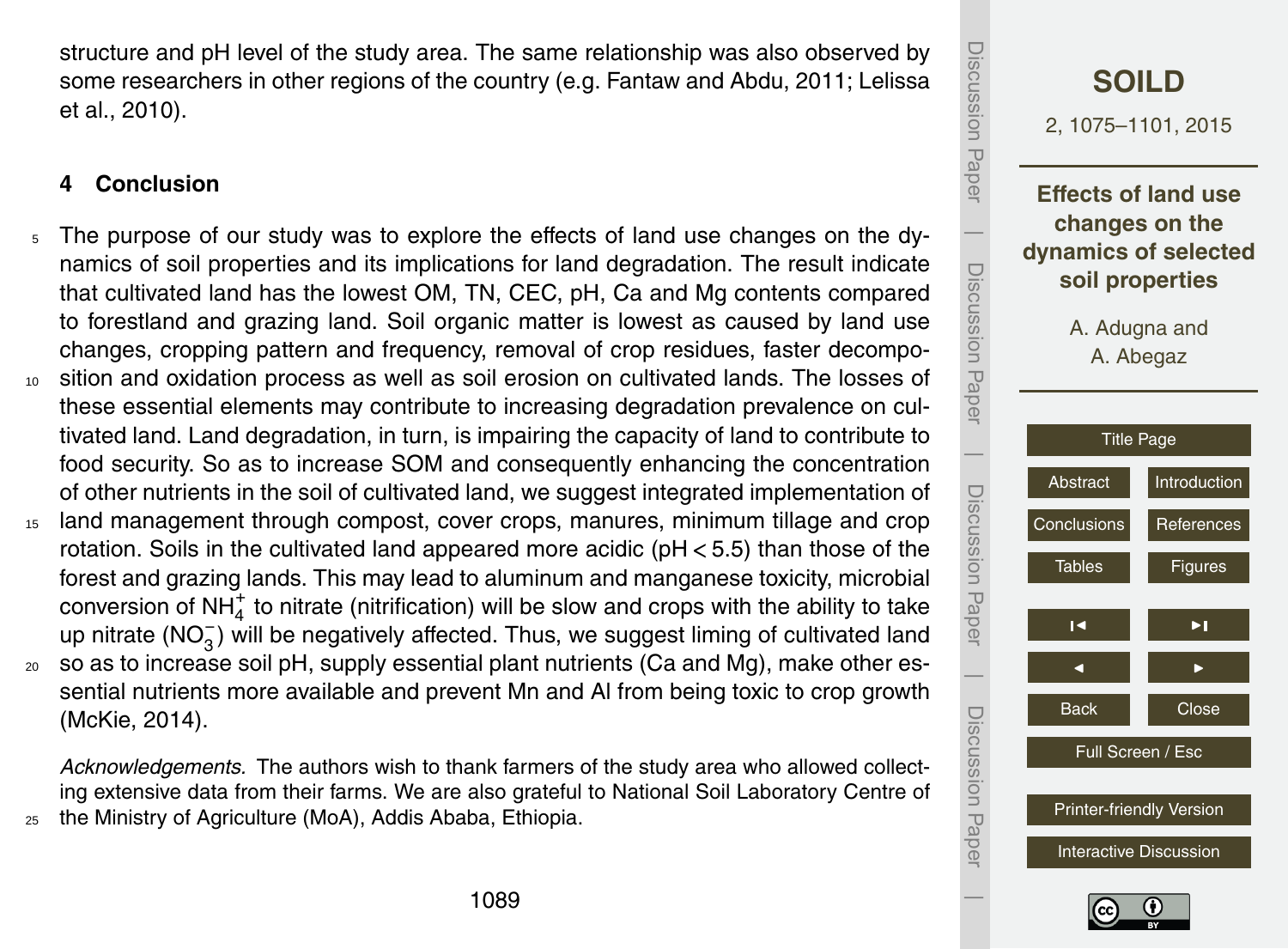#### <span id="page-15-0"></span>**References**

- Aguilera, E., Lassaletta, L., Gattinger, A., and Gimeno, B. S.: Managing soil carbon for climate change mitigation and adaptation in Mediterranean cropping systems: A meta-analysis, Agric. Ecosys. Environ., 168, 25–36, 2013.
- <sup>5</sup> Angassa, A.: Effects of grazing intensity and bush encroachment on herbaceous species and rangeland condition in Southern Ethiopia, Land Degrad. Develop., 25, 438–451, 2014.
	- Asmamaw, L. and Mohammed, A.: Effects of slope gradient and changes in land use/cover on selected soil physic-biochemical properties of the Gerado catchment, Northeastern Ethiopia, Int. J. Environ. Stud., 70, 111–125, 2013.
- <sup>10</sup> Assefa, A. and van Keulen, H.: Modeling soil nutrient dynamics under alternative farm management practices in the Northern Highlands of Ethiopia, Soil Till. Res., 103, 203–215, 2009 Barua, S. K. and Haque, S. M. S.: Soil characteristics and carbon sequestration potentials of vegetation in degraded hills of Chittagong, Bangladesh, Land Degrad. Develop., 24, 63-71, 2013.
- <sup>15</sup> Berendse, F., van Ruijven, J., Jongejans, E., and Keesstra, S. D.: Loss of plant species diversity reduces soil erosion resistance of embankments that are crucial for the safety of human societies in low-lying areas, Ecosystems, 18, 881–888, 2015.
- Biro, K., Pradhan, B., and Makeschin, F.: Land use/land cover change analysis and its impact on soil properties in the northern part of Gadarif region, Sudan, Land Degrad. Devlop., 24, <sup>20</sup> 90–102, 2013.
	- Bizoza, A. R.: Three-stage analysis of the adoption of soil and water conservation in the highlands of Rwanda, Land Degrad. Develop., 25, 360–372, 2014.
	- Black, C. A., Evans, D. D., White, J. L., Newsmonger, L. E., and Clarkem, F. E.: Methods of Soil Analysis. Part 2: Wisconsin, American Society of Agronomy Inc. New York, 1965.
- <sup>25</sup> Bochet, E.: The fate of seeds in the soil: a review of the influence of overland flow on seed removal and its consequences for the vegetation of arid and semiarid patchy ecosystems, SOIL, 1, 131–146, doi[:10.5194/soil-1-131-2015,](http://dx.doi.org/10.5194/soil-1-131-2015) 2015.
	- Braimoh, A. K. and Vlak, P. L.: The impact of land cover change on soil properties in northern china, Land Degrad. Dev., 15, 65–74, 2014.
- <sup>30</sup> Cerdà, A.: The influence of aspect and vegetation on seasonal changes in erosion under rainfall simulation on a clay soil in Spain, Can. J. Soil Sci., 78, 321–330, 1998.



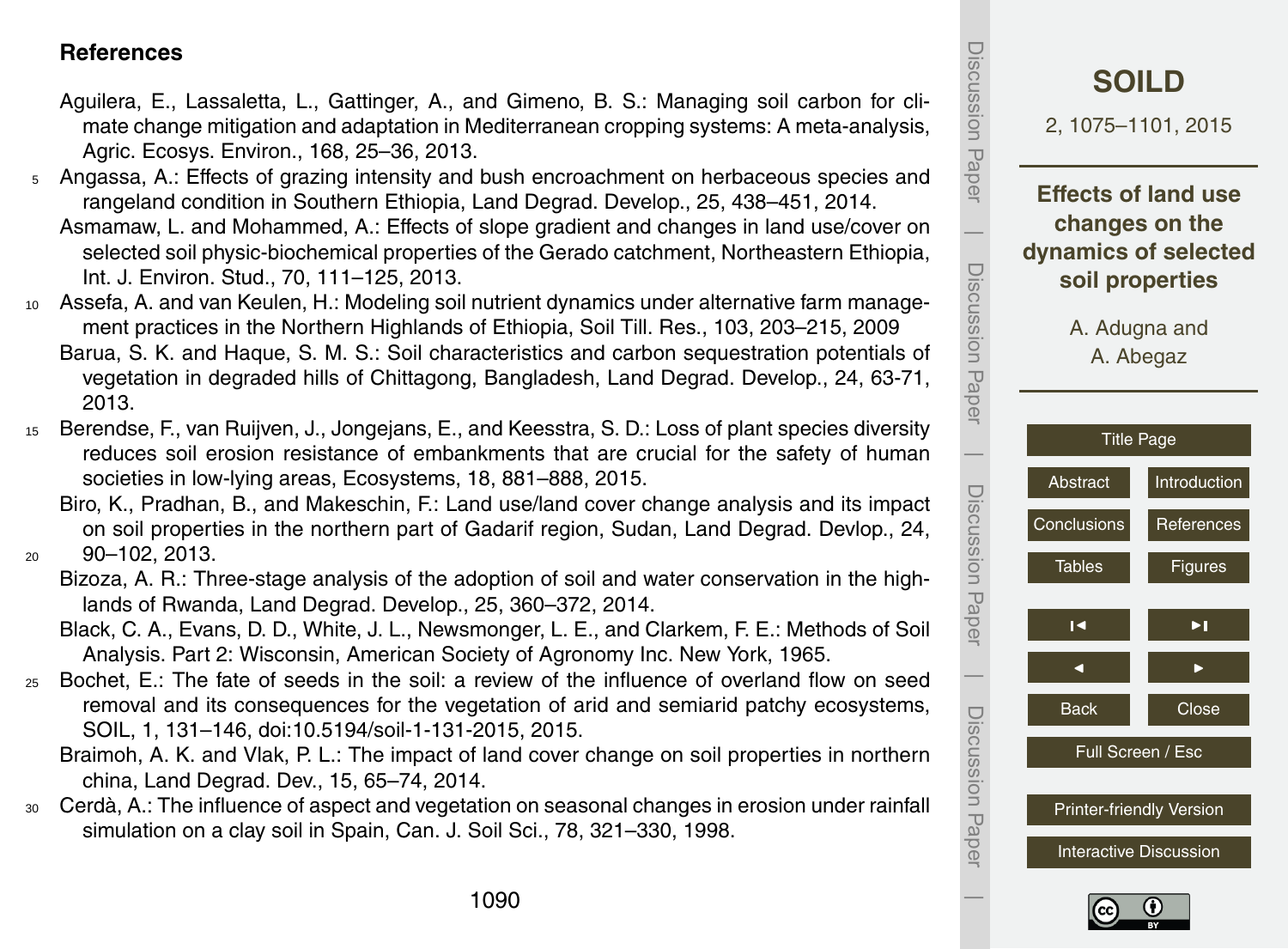Discussion Paper  $\overline{\phantom{a}}$ 

Discussion Paper

Discussion

 $\overline{\phantom{a}}$ 

Paper

Discussion Paper

Discussion

 $\overline{\phantom{a}}$ 

Paper

Discussion Paper

Discussion Paper

 $\overline{\phantom{a}}$ 

Discussion Paper

#### CSA: The 2007 Population and Housing Census of Ethiopia. Statistical Summary Report at National Level.Central Statistical Agency, Addis Ababa, Ethiopia, 2008.

- De Mûelenaere, S., Frankl, A., Haile, M., Poesen, J., Deckers, J., Munro, N., Veraverbeke, S., and Nyssen, J.: Historical landscape photographs for calibration of Landsat Land use/cover
- <sup>5</sup> in the Northern Ethiopian highlands, Land Degrad. Develop. 25, 319–335, 2014. Ethiopian Metrological Agency (EMA): Data obtained and processed through personal communication, January 2013, Addis Ababa, 2013.
- Eyayu, M., Heluf, G. K., Tekalign, M., and Mohammed, A.: Effects of land use change on selected soil properties in the Tara Gedam catchment and adjacent agro-ecosystem, Northwest <sup>10</sup> Ethiopia, Ethiopian Journal of Natural Resources (EJNR), 11, 35–65, 2009.
	- Fantaw, Y. and Abdu, A.: Soil property changes following conversion of acacia woodland into grazing and farmlands in the rift valley area of Ethiopia, Land Degrad. Dev., 22, 425–431, 2011.

Fantaw, Y., Ledin, S., and Abdu, A.: Changes in soil organic carbon and total nitrogen contents

- <sup>15</sup> in three adjacent land use types in the Bale Mountains, south-eastern highlands of Ethiopia, Forest Ecol. Manage., 242, 337–342, 2007.
	- Food and Agricultural Organization (FAO): Guidelines for soil descriptions, 4th ed, FAO, Rome, 2006.

Gebreyesus, B. T.: Soil quality indicators response to land use and soil management <sup>20</sup> systems in Northern Ethiopia's catchment, Land Degrad. Develop., published online, doi[:10.1002/ldr.2245,](http://dx.doi.org/10.1002/ldr.2245) 2013.

- Gelaw, M. A., Singh, B. R., and Lal, R.: Organic carbon and nitrogen associated with soil aggregates and particle sizes under different land uses in Tigray, Northern Ethiopia, Land Degrad. Develop., published online, doi[:10.1002/ldr.2261,](http://dx.doi.org/10.1002/ldr.2261) 2013.
- <sup>25</sup> Giménez Morera, A., Ruiz Sinoga, J. D., and Cerdà, A.: The impact of cotton geotextiles on soil and water losses in Mediterranean rainfed agricultural land, Land Degrad. Develop., 21, 210–217, doi[:10.1002/ldr.971,](http://dx.doi.org/10.1002/ldr.971) 2010.
	- Gol, C., Cakir, M., Edis, S., and Yilmaz, H.: The effects of land use /land cover change and demographic processes (1950–2008) on soil properties in the Gokcay catchment, Turkey,
- <sup>30</sup> African J. Agric. Res., 4, 1670–1677, 2010.
	- Karltun, E., Lemenih, M., and Tolera, M.: Comparing farmers' perception of soil fertility change with soil properties and crop performance in Beseku, Ethiopia, Land Degrad. Develop., 24, 228–235, 2013.



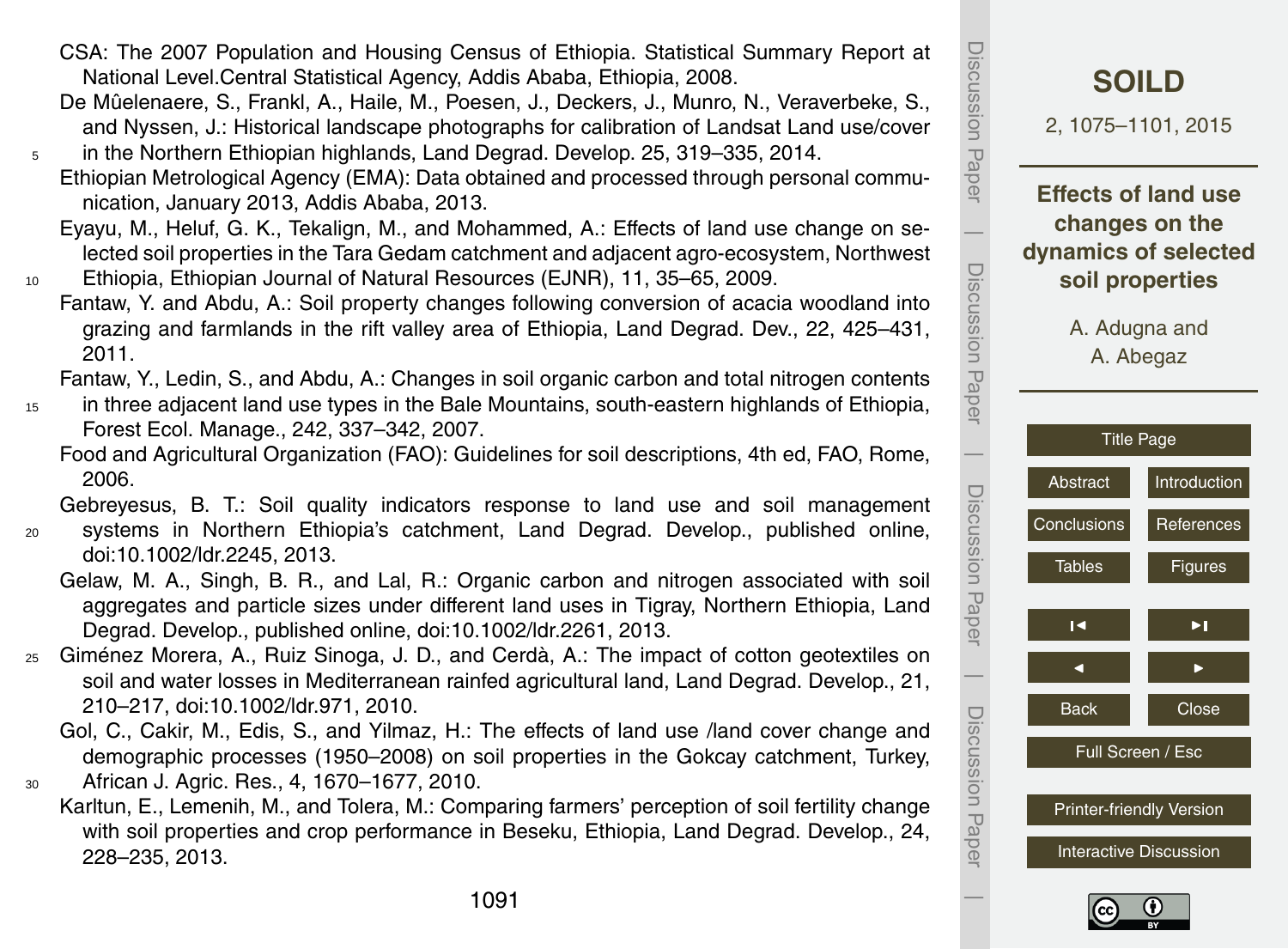1092

Keesstra, S. D., Bruijnzeel, L. A., and van Huissteden, J.: Meso-scale catchment sediment budgets: combining field surveys and modeling in the Dragonja catchment, southwest Slovenia, Earth Surf. Proc. Landforms, 34, 1547–1561, 2009.

Keesstra, S. D., Geissen, V., van Schaik, L., Mosse, K., and Piiranen, S.: Soil as a filter for <sup>5</sup> groundwater quality, Current Opinions Environ. Sust., 4, 507–516, 2012.

Kröpfl, A. I., Cecchi, G. A., Villasuso, N. M., and Distel, R. A.: Degradation and recovery processes in Semi-Arid patchy rangelands of northern Patagonia, Argentina, Land Degrad. Develop., 24, 393–399, 2013.

Lelissa, A., Hager, H., and Sieghardt, M.: Effects of land use types on soil chemical properties

<sup>10</sup> in smallholder farmers of central highland Ethiopia, Ekologia (Bratislava), 29, 1–14, 2010. [M](http://www.soiltech.co.nz/ articles/ article9.pdf)cKie, D.: Soiltech. pH and Nutrient Availability, available at: [http://www.soiltech.co.nz/articles/](http://www.soiltech.co.nz/ articles/ article9.pdf) [article9.pdf,](http://www.soiltech.co.nz/ articles/ article9.pdf) last access: September 2014.

Mekonnen, M., Keesstra, S. D., Stroosnijder, L., Baartman, J. E. M., and Maroulis, J.: Soil conservation through sediment trapping: A review, Land Degrad. Develop., doi[:10.1002/ldr.2308,](http://dx.doi.org/10.1002/ldr.2308)  $15$  2014.

Mekonnen, M., Keesstra, S. D., Baartman, J. E., Ritsema, C. J., and Melesse, A. M.: Evaluating sediment storage dams: structural off-site sediment trapping measures in northwest Ethiopia, Cuadernos de Investigación Geográfica, 41, 7–22, doi[:10.18172/cig.2643,](http://dx.doi.org/10.18172/cig.2643) 2015.

Muñoz-Rojas, M., Jordán, A., Zavala, L. M., De La Rosa, D., Abd-Elmabod, S. K., and Anaya-<sup>20</sup> Romero, M.: Impact of land use and land cover changes on organic carbon stocks in Mediterranean soils (1956–2007), Land Degrad. Develop., 26, 168–179, 2015.

- Nega, E. and Heluf, G. K.: Effect of land use changes and soil depth on soil organic matter, total nitrogen and available phosphorus contents of soils in senbat watershed, western Ethiopia, J. Agric. Biol. Sci., 8, 206–212, 2013.
- <sup>25</sup> Olsen, S. R., Cole, C. V., Watanabe, F. S., and Dean, L. A.: Estimation of available phosphorous in soils by Extraction with Sodium Bicarbonate, USDA, Department of Agriculture (939), Washington D.C., 1954.

Oromia Rural Land and Environmental Protection (ORLEPB): Dhidhessa sub basin erosion hazard and land degradation Assessment. Vol. IV, Oromia Water Works Design and Super-

- <sup>30</sup> vision Enterprise (OWWDSE), Addis Ababa, Ethiopia, 2013.
	- Ozgoz, E., Gunal, H., Acir, N., Gokmen, F., M. Birol, M., and Budak, M.: Soil quality and spatial variability assessment of land use effects in a typic Haplustoll, Land Degrad. Develop., 24, 277–286, 2013.



Discussion Paper

Paper

Discussion

 $\overline{\phantom{a}}$ 

Discussion Paper

Discussion

 $\overline{\phantom{a}}$ 

Paper

Discussion Paper

Discussion Paper

 $\overline{\phantom{a}}$ 

Discussion Paper

Discussion Paper

 $\overline{\phantom{a}}$ 

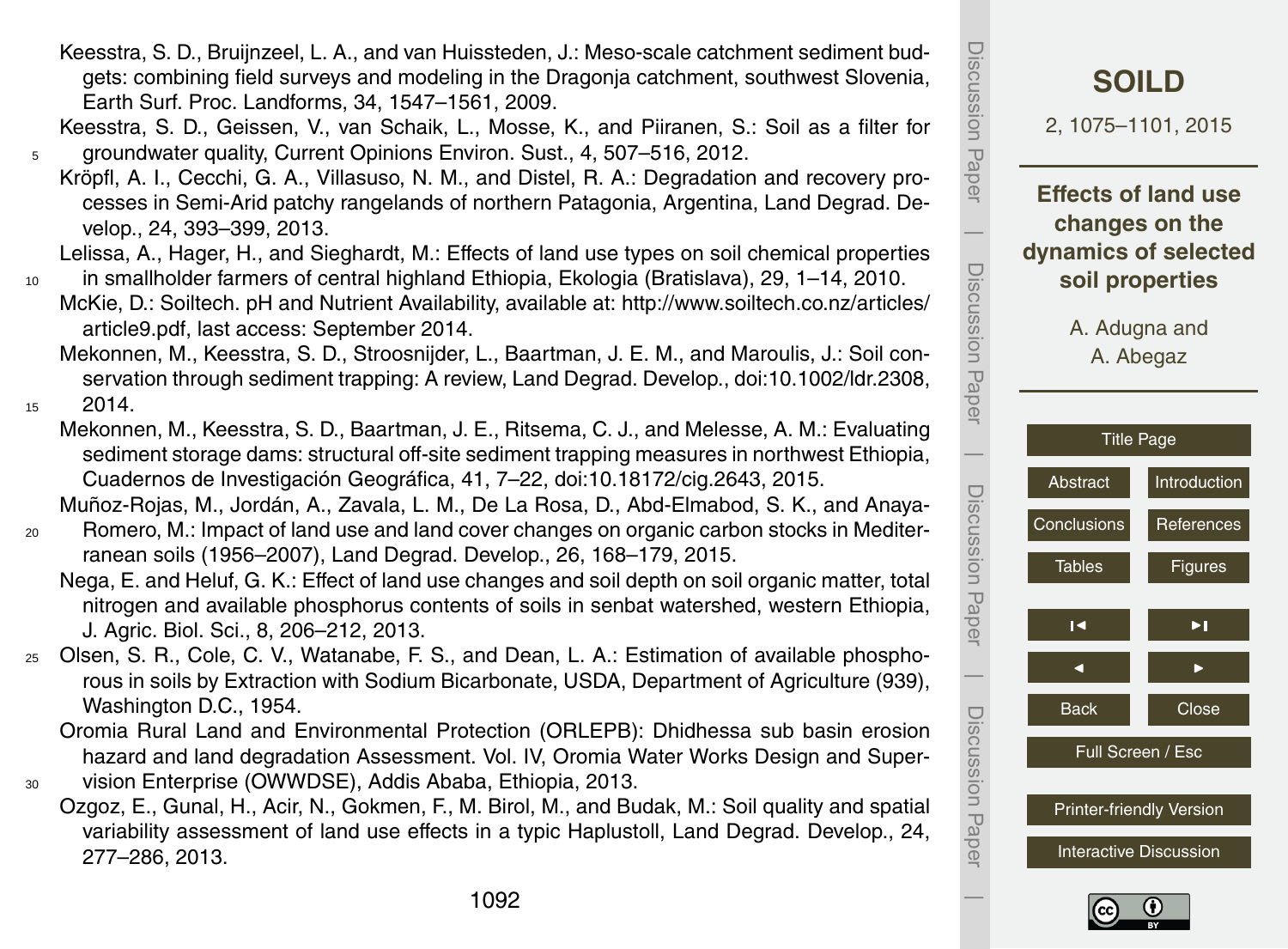- Parras-Alcántara, L., Martín-Carrillo, M., and Lozano-García, B.: Impacts of land use change in soil carbon and nitrogen in a Mediterranean agricultural area (Southern Spain), Solid Earth, 4, 167–177, doi[:10.5194/se-4-167-2013,](http://dx.doi.org/10.5194/se-4-167-2013) 2013.
- Saha, D. and Kukal, Z. P.: Soil structural stability and water retention characteristics under
- <sup>5</sup> different land uses of degraded lower Himalayas of North-West India, Land Degrad. Develop., 26, 263–271, 2015.
	- Tadele, A., Aemro, T., Yihenew, G. S., Birru, Y., Bittina, W., and Hurni, H.: Soil properties and crop yield along the terraces and toposequece of Anjeni watershed, central highlands of Ethiopia, J. Agric. Sci., 5, 134–144, 2013.
- <sup>10</sup> Tahir, B. A., Ahmed, D. M., Ardo, J., Gafari, A., and Salih, M.: Changes in soil properties following conversion of Acacia Senegala plantation to other land management systems in north Kordofan state, Sudan, J. Arid Land Environ., 73, 499–505, 2009.
	- Tejada, M. and Benítez, C.: Effects of crushed maize straw residues on soil biological properties and soil restoration, Land Degrad. Develop., 25, 501–509, 2014.
- <sup>15</sup> Tesfaye, A., Negatu, W., Brouwer, R., and Van Der Zaag, P.: Understanding soil conservation decision of farmers in the Gedeb Watershed, Ethiopia, Land Degrad. Develop., 25, 71–79, 2014.

Thompson, L. M. and Troeh, F. R.: Soils and soil fertility, MaGraw-Hill Inc, New York, 1978. USAD (United States Department of Agriculture): Soil Organic matter. Soil qual-

- <sup>20</sup> ity Kit-foreducators, available at: [http://www.nrcs.usda.gov/Internet/FSE\\_DOCUMENTS/](http://www.nrcs.usda.gov/Internet/FSE_DOCUMENTS/nrcs142p2_053264.pdf) [nrcs142p2\\_053264.pdf,](http://www.nrcs.usda.gov/Internet/FSE_DOCUMENTS/nrcs142p2_053264.pdf) last access: September 2014.
	- Vågen, Tor-G. and Winowiecki, L. A.: Mapping of soil organic carbon stocks for spatially explicit assessments of climate change mitigation potential, Environ. Res. Lett., 8, 1–3, 2013.

Vågen, Tor-G., Winowiecki, L. A., Assefa, A., and Kiros, M.: Landsat-based approaches for

- <sup>25</sup> mapping of land degradation prevalence and soil functional properties in Ethiopia, Rem. Sens. Environ., 134, 266–275, 2013.
	- Walkely, A. and Black, C. A.: An examination of the Degtjareff method for determining soil organic matter and a proposed modification of the chromic acid titration method, Soil Sci., 37, 29–38, 1934.
- <sup>30</sup> Wang, Q., Wang, S., and Yu, X.: Decline of soil fertility during forest conversion of secondary forest to Chinese fir plantations in subtropical china, Land Degrad. Develop., 22, 444–452, 2011.



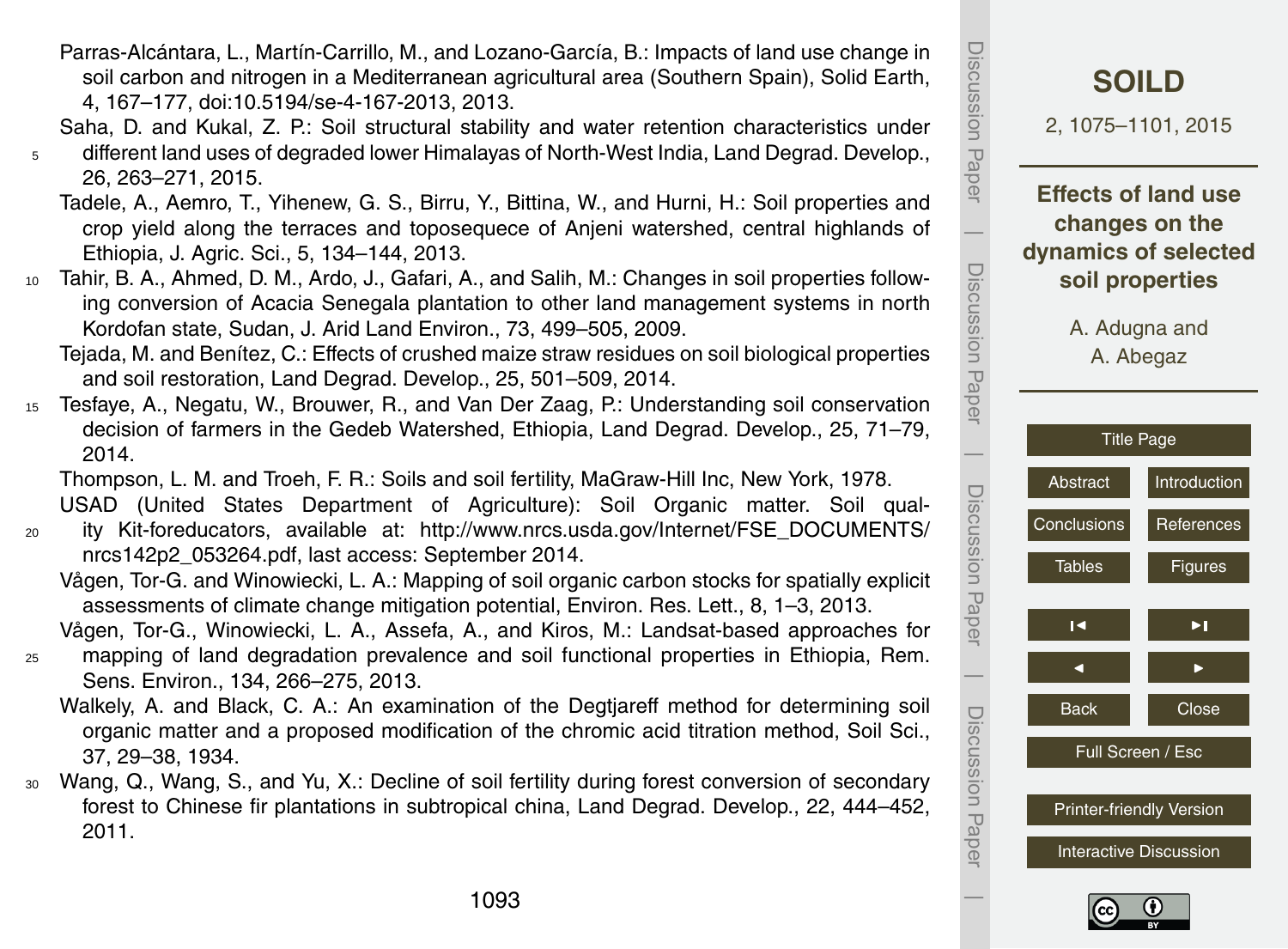1094

- Yao, M. K., Angui, P. K., Konaté, S., Tondoh, J. E., Tano, Y., Abbadie, L., and Benest, L.: Effects of land use types on soil organic carbon and nitrogen dynamics in mid-west Côte d'Ivoire, European J. Sci. Res., 40, 211–222, 2010.
- Yeshanew, A., Zech, W., and Guggenberger, G.: Transformation of a Podocarpusfalcatus dom-
- <sup>5</sup> inated natural forest into a monoculture Eucalyptus globulus plantation at Munesa, Ethiopia: soil organic C, N and S dynamics in primary particle and aggregate-size fractions, Agric. Ecosyst. Environ., 106, 89–98, 2005.
- Zeng, D. H., Hu, Y. L., Chang, S. X., and Fan, Z. P.: Land cover change effects on soil chemical and biological properties after planting Mongolian pine in sandy lands in Keerqin, northeast-<sup>10</sup> ern China, Plant Soil, 317, 121–133, 2009.
- Zhang, F., Tiyip, T., Feng, Z. D., Kung, H. T., Johnson, V. C., Ding, J. L., Tashpolat, N., Sawut, M., and Gui, D. W.: Spatio-temporal patterns of land use/cover changes over the past 20 years in the Middle Reaches of the Tarim River, Xinjiang, China, Land Degrad. Develop., 26, 284–299, 2015.
- <sup>15</sup> Zhao, G., Mu, X., Wen, Z., Wang, F., and Gao, P.: Soil erosion, conservation, and ecoenvironment changes in the loess plateau of china, Land Degrad. Develop., 24, 499–510, doi[:10.1002/ldr.2246,](http://dx.doi.org/10.1002/ldr.2246) 2013.

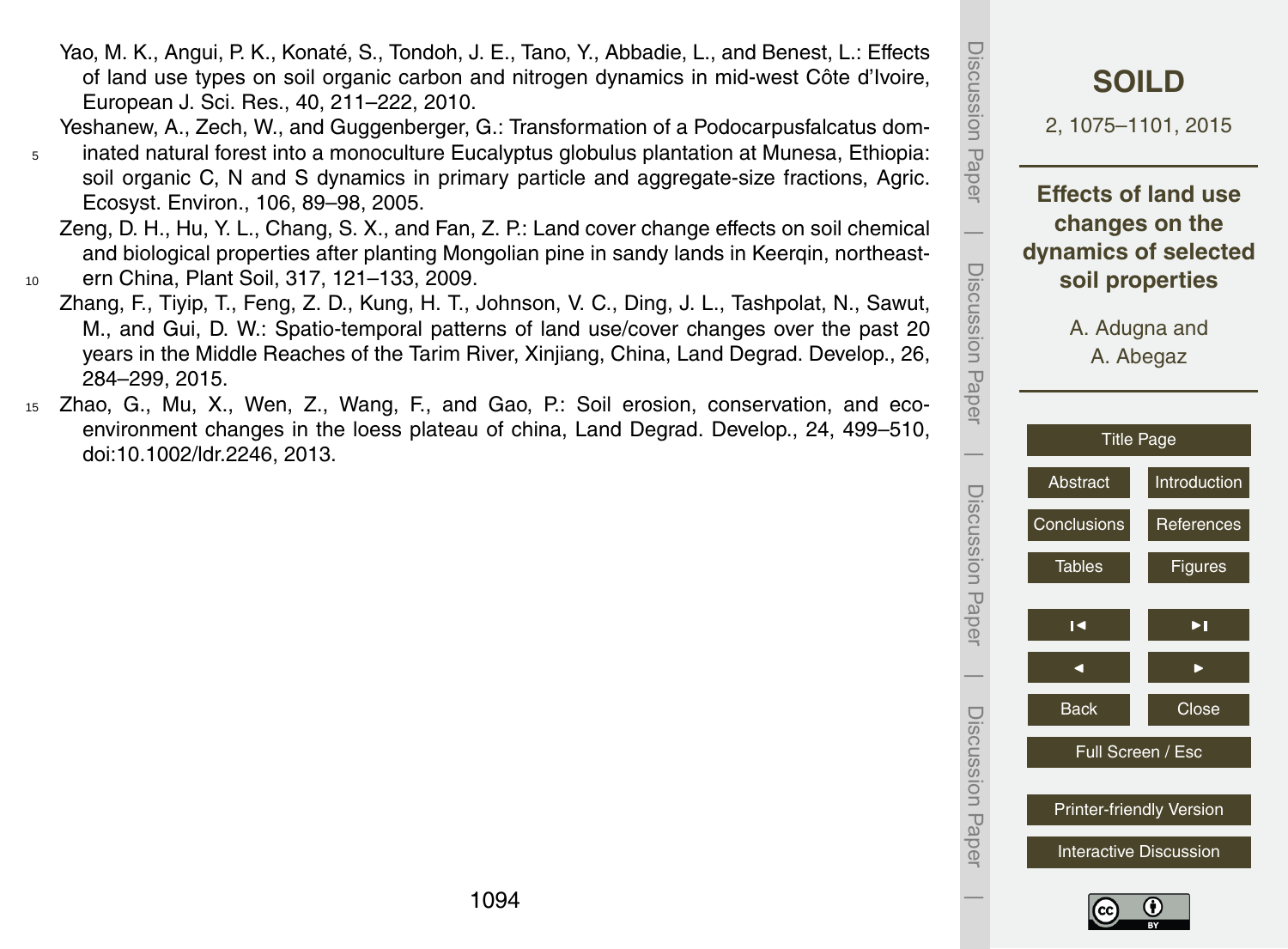<span id="page-20-0"></span>

|                        | ble 1. A brief descriptions of the three land use types in the Jarte Area.                                                                                                                                                                                                                                                                                                                                                                                                                                                                                                                                                                                                                                                                | Discussion                | <b>SOILD</b><br>2, 1075-1101, 2015                                                                                    |
|------------------------|-------------------------------------------------------------------------------------------------------------------------------------------------------------------------------------------------------------------------------------------------------------------------------------------------------------------------------------------------------------------------------------------------------------------------------------------------------------------------------------------------------------------------------------------------------------------------------------------------------------------------------------------------------------------------------------------------------------------------------------------|---------------------------|-----------------------------------------------------------------------------------------------------------------------|
| Land use type          | Description                                                                                                                                                                                                                                                                                                                                                                                                                                                                                                                                                                                                                                                                                                                               |                           |                                                                                                                       |
| Forest land            | Areas covered with long and dense trees forming closed canopy<br>or nearly closed canopy (70-100%), and without apparent and re-<br>ported human impacts. This unit also includes undercanopy trees<br>mixed with short bushes and open areas. Dominant tree species in<br>this group include Celtisaafricana, Calpurinasubdecandra and Cro-<br>ton mycrostachyus. In addition, leaves from plants fall, macrofauna<br>(worms, large insects, etc.); soil microflora (bacteria, fungi, algae,<br>etc.) and microbial activities are common in this land use. No sign of<br>rill or sheet erosion.                                                                                                                                         | Paper<br>Discussion Paper | <b>Effects of land use</b><br>changes on the<br>dynamics of selected<br>soil properties<br>A. Adugna and<br>A. Abegaz |
| Grazing land           | Formerly this land use was under forest cover. Since 40 years back,<br>this land use evolved with permanent grass cover, with continuous<br>grazing systems (information from local elders). Cattle dung is con-<br>tinuously collected as a source of household energy from this land<br>use. Short grass species dominate this land unit. In some places rill<br>erosions are observed.                                                                                                                                                                                                                                                                                                                                                 | Discussion Paper          | <b>Title Page</b><br>Introduction<br>Abstract<br>Conclusions<br>References<br><b>Tables</b><br><b>Figures</b>         |
| <b>Cultivated land</b> | Formerly this land use was under forest cover and this land use<br>evolved since 40 years back with continuous plowing, clearing and<br>removal of above ground biomass (yield and crop residue), disposing<br>and leveling of farming fields (information from local elders). Weath-<br>ered fragmented rock materials are common in the plowing soil layer.<br>Structural soil conservation (rock and earth terracing) practices are<br>common. For the last 30 years Urea And DAP (up to 100 kg ha <sup>-1</sup><br>each) and cattle manure have been applied. This unit includes ar-<br>eas used for rain-fed agriculture. Major crops grown include cereals<br>(maize, teff, and barley), legumes (beans, pea) and oil crops (neug). | Discussion Paper          | ►∣<br>Н<br>◀<br>Close<br>Back<br>Full Screen / Esc<br><b>Printer-friendly Version</b>                                 |
|                        |                                                                                                                                                                                                                                                                                                                                                                                                                                                                                                                                                                                                                                                                                                                                           |                           | <b>Interactive Discussion</b>                                                                                         |



 $\overline{\phantom{a}}$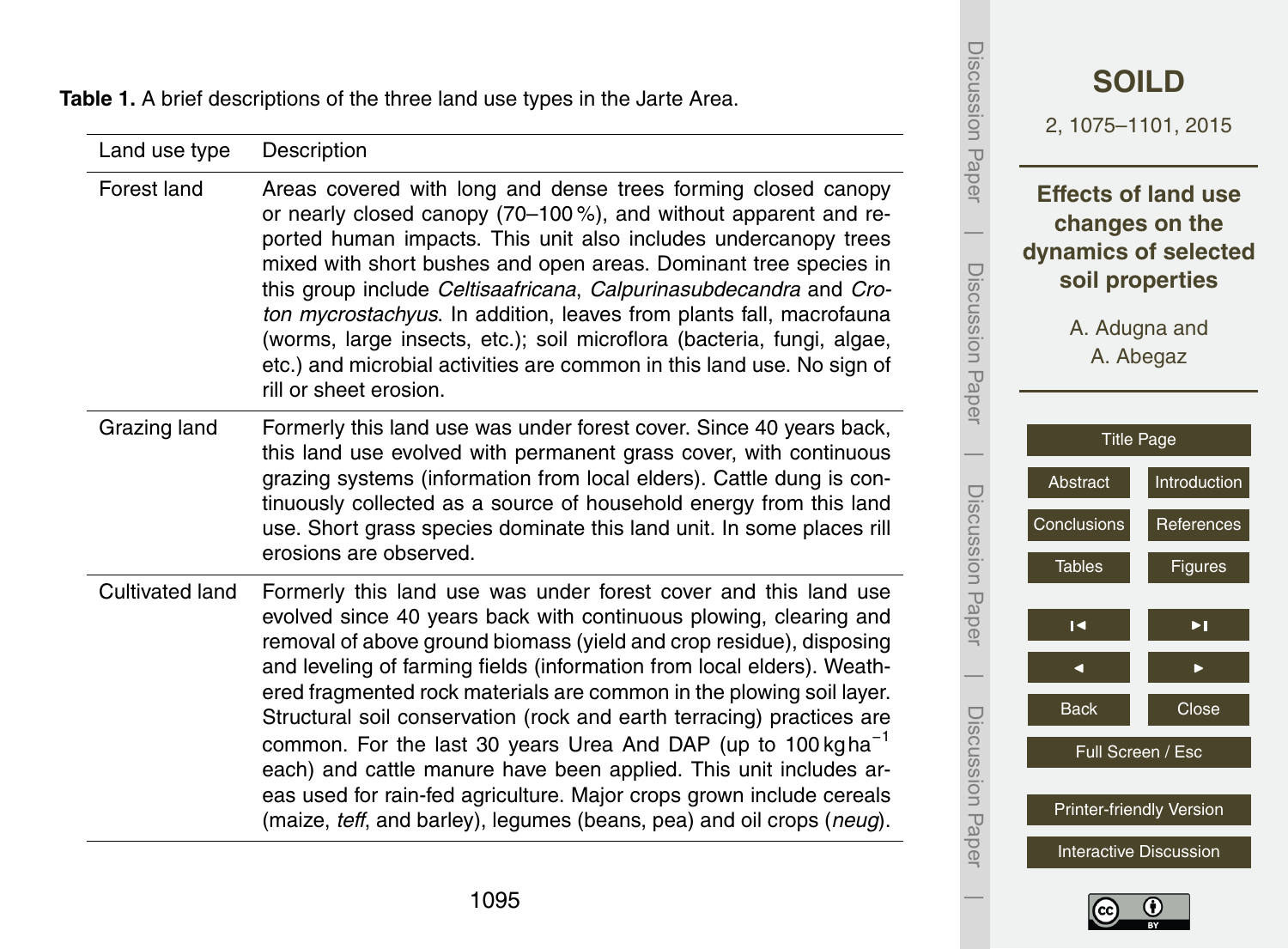| Discussion Paper      | 2, 1075-1101, 2015                 | <b>SOILD</b>                                                    |
|-----------------------|------------------------------------|-----------------------------------------------------------------|
|                       | dynamics of selected               | <b>Effects of land use</b><br>changes on the<br>soil properties |
| I<br>Discussion Paper | A. Adugna and<br><b>Title Page</b> | A. Abegaz                                                       |
|                       | Abstract                           | Introduction                                                    |
|                       | Conclusions                        | References                                                      |
| Discussion Paper      | <b>Tables</b>                      | Figures                                                         |
|                       | $\vert \triangleleft$              | ÞI,                                                             |
|                       |                                    |                                                                 |
|                       | <b>Back</b>                        | Close                                                           |
| Discussion Paper      |                                    | Full Screen / Esc                                               |
|                       |                                    | Printer-friendly Version                                        |
|                       |                                    | <b>Interactive Discussion</b>                                   |
|                       |                                    |                                                                 |

**Table 2.** Changes in selected soil properties on cultivated and grazing land uses compared to forestland in Northeast Wollega, Ethiopia.

| LU type Sand Silt Clay pH AP OM TN CEC $EK^+$ Eca <sup>2+</sup> EMg <sup>2+</sup>   |  |  |  |  |  |  |
|-------------------------------------------------------------------------------------|--|--|--|--|--|--|
| Cropland $-43$ $-13$ $+169$ $-11.5$ $+2.8$ $-49$ $-43$ $-38.5$ $+7.7$ $-68$ $-56.8$ |  |  |  |  |  |  |
| Grassland -26 -18 +123 -6.6 -42 -19 -16 -22 -7.7 -54 +21.2                          |  |  |  |  |  |  |

Notes: − indicates loss and + indicates gains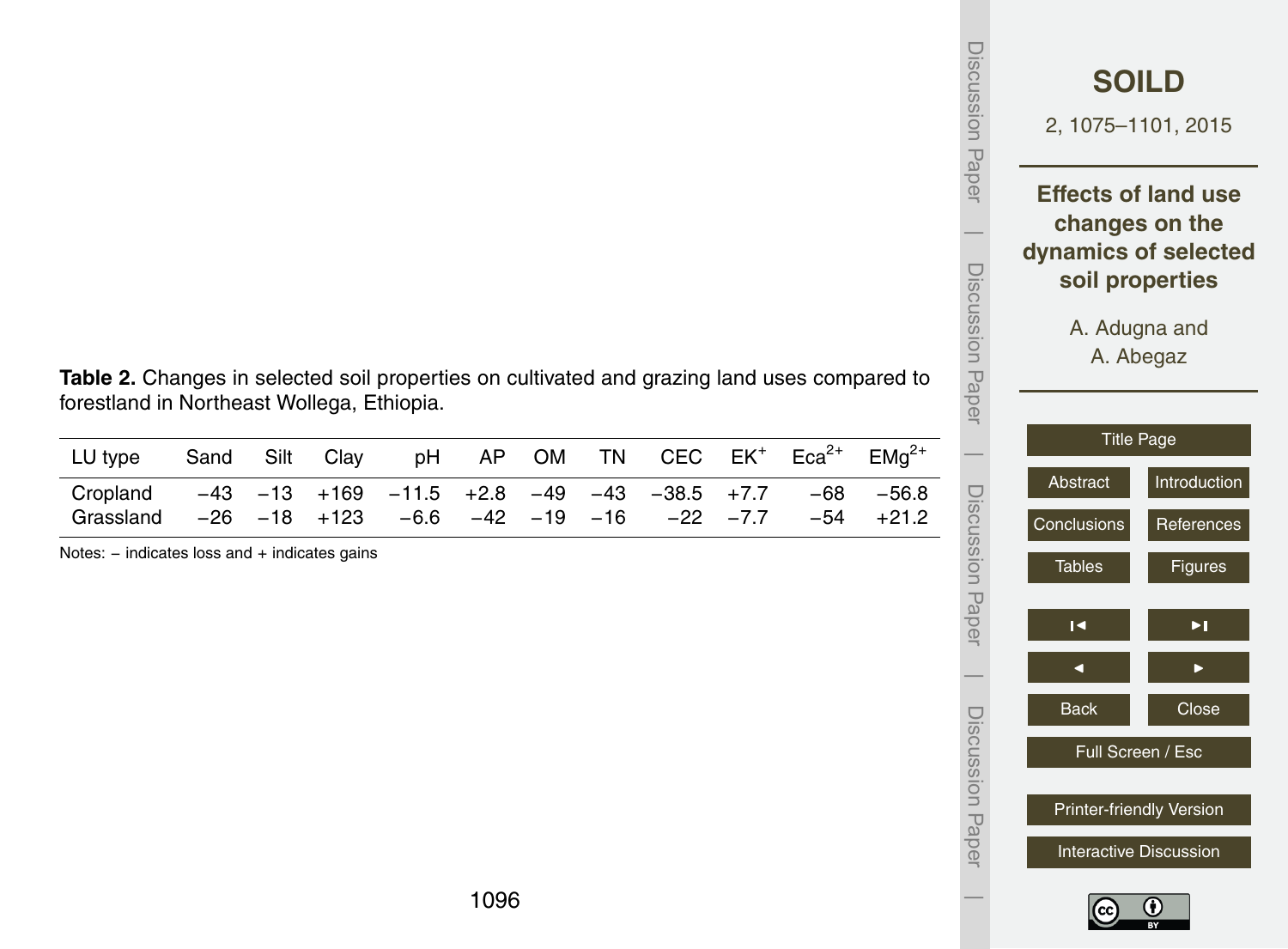|                          | <b>SOILD</b><br>2, 1075-1101, 2015                                                      |
|--------------------------|-----------------------------------------------------------------------------------------|
|                          | <b>Effects of land use</b><br>changes on the<br>dynamics of selected<br>soil properties |
|                          | A. Adugna and<br>A. Abegaz                                                              |
|                          | <b>Title Page</b>                                                                       |
| Abstract                 | Introduction                                                                            |
| Conclusions              | References                                                                              |
| <b>Tables</b>            | Figures                                                                                 |
| $\overline{\phantom{a}}$ | ×l                                                                                      |
|                          |                                                                                         |
| <b>Back</b>              | Close                                                                                   |
|                          | Full Screen / Esc                                                                       |
|                          | <b>Printer-friendly Version</b>                                                         |
|                          | <b>Interactive Discussion</b>                                                           |

Discussion Paper

 $\overline{\phantom{a}}$ 

Discussion Paper

Discussion Paper

 $\overline{\phantom{a}}$ 

Discussion Paper

Discussion Paper

 $\overline{\phantom{a}}$ 

Discussion Paper

Discussion Paper

 $\overline{\phantom{a}}$ 

**Table 3.** Selected soil properties at 0–15 cm depth at different land use types in Northeast Wollega.

| Land use<br>type | Depth<br>(c <sub>m</sub> ) | Soil fraction (%) |      |      | Textural<br>class | pH (1:2.5 H <sub>2</sub> O) | Available P<br>(ppm) | Organic Matter<br>(% ) | <b>Total Nitrogen</b><br>(%) | C: N<br>ratio | CEC<br>$C$ mol $(+)$ kg <sup>-1</sup> |      | Exchangeable bases<br>C mol $(+)$ kg <sup>-1</sup> |        |
|------------------|----------------------------|-------------------|------|------|-------------------|-----------------------------|----------------------|------------------------|------------------------------|---------------|---------------------------------------|------|----------------------------------------------------|--------|
|                  |                            | Sand              | Silt | Clav |                   |                             |                      |                        |                              |               |                                       | ĸ+   | $Ca^{2+}$                                          | $Ma2+$ |
| FL.              | $0 - 15$                   | 51.6              | 32.8 | 15.6 | Sandy loam        | 6.1                         | 3.6                  | 9.04                   | 0.44                         | 12.1          | 32.85                                 | 0.13 | 12.81                                              | 3.96   |
| GL               | $0 - 15$                   | 38.4              | 26.8 | 34.8 | Clav Ioam         | 5.7                         | 2.09                 | 7.31                   | 0.37                         | 11.9          | 25.65                                 | 0.12 | 5.98                                               | 4.80   |
| CL               | $0 - 15$                   | 29.6              | 28.4 | 42.0 | Clav              | 5.4                         | 3.7                  | 4.59                   | 0.25                         | 10.8          | 20.19                                 | 0.14 | 4.08                                               | 1.71   |

Notes: FL = Forestland, CL = Cultivated land, GL = Grazing land, P = Phosphorous, C : N = Carbon : Nitrogen ratio, CEC = Cation exchange capacity, K<sup>+</sup> = Potassium,<br>Ca<sup>2+</sup> = Calcium, Mg<sup>2+</sup> = Magnesium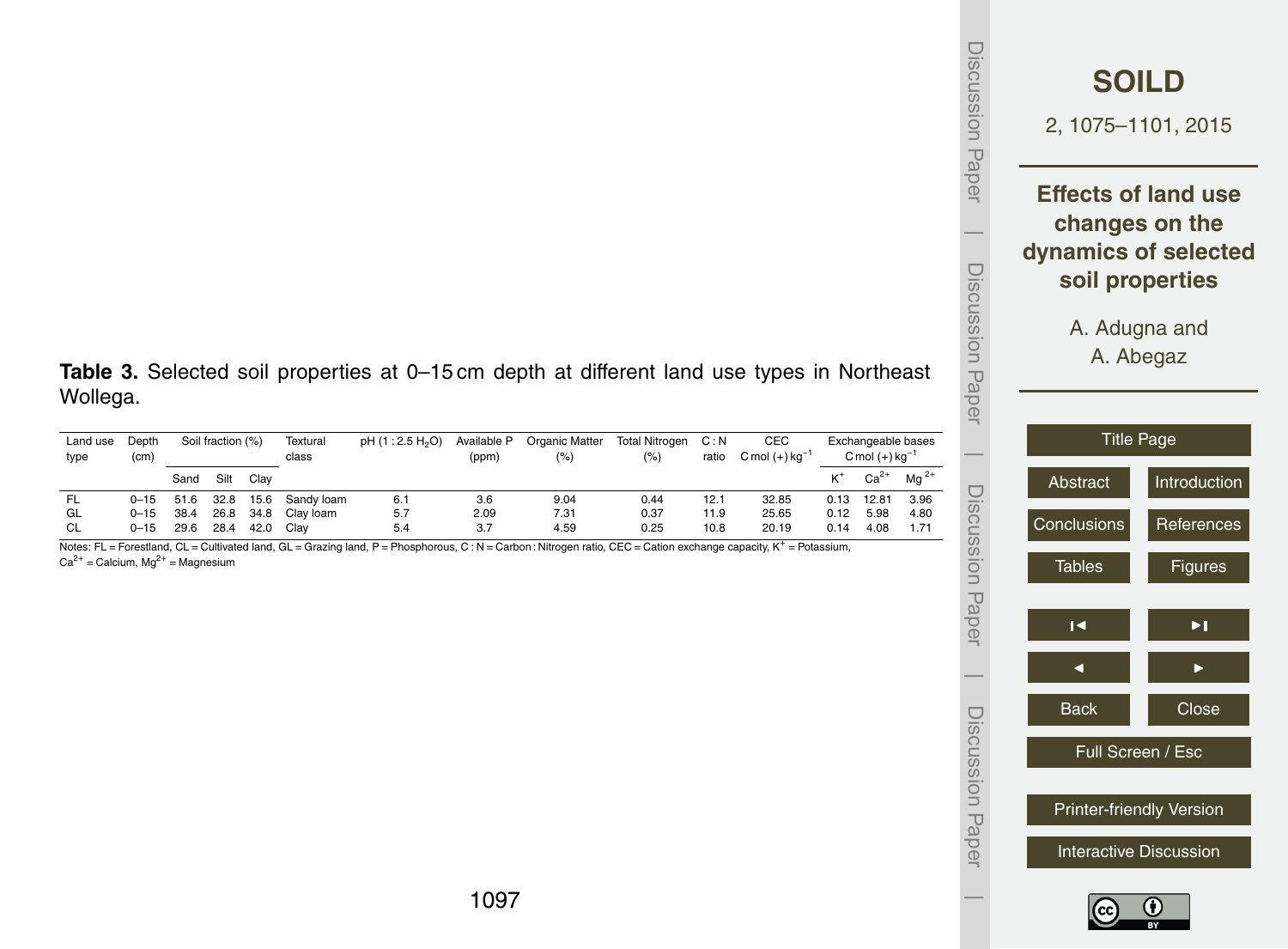|               | <b>SOILD</b><br>2, 1075-1101, 2015                                                      |
|---------------|-----------------------------------------------------------------------------------------|
|               | <b>Effects of land use</b><br>changes on the<br>dynamics of selected<br>soil properties |
|               | A. Adugna and<br>A. Abegaz                                                              |
|               | <b>Title Page</b>                                                                       |
| Abstract      | Introduction                                                                            |
| Conclusions   | References                                                                              |
| <b>Tables</b> | Figures                                                                                 |
| K             | Þ1                                                                                      |
|               |                                                                                         |
| <b>Back</b>   | Close                                                                                   |
|               | Full Screen / Esc                                                                       |
|               | <b>Printer-friendly Version</b>                                                         |
|               | <b>Interactive Discussion</b>                                                           |

Discussion Paper

 $\overline{\phantom{a}}$ 

Discussion Paper

Discussion Paper

 $\overline{\phantom{a}}$ 

Discussion Paper

 $\overline{\phantom{a}}$ 

Discussion Paper

Discussion Paper

 $\overline{\phantom{a}}$ 

**Table 4.** Variation of soil fractions (sand, silt and clay), available P and organic matter at 0– 15 cm depth at three land use types in Northeast Wollega.

| Land use | Land use |                                   | Sand % |      |       | Clav %            |     |                                   |       | Available P (ppm)   |     | Organic Matter (%) |       |                                   |     |      |       |
|----------|----------|-----------------------------------|--------|------|-------|-------------------|-----|-----------------------------------|-------|---------------------|-----|--------------------|-------|-----------------------------------|-----|------|-------|
| (1)      | (J)      | Mean difference S.E One-way ANOVA |        |      |       |                   |     | Mean difference S.E One-way ANOVA |       | Mean difference S.E |     | One-way ANOVA      |       | Mean difference S.E One-way ANOVA |     |      |       |
|          |          | $(1 - J)$                         |        |      | Sig.  | $(1 - J)$         |     |                                   | Sig.  | $(1 - J)$           |     |                    | Sig.  | $(I-J)$                           |     |      | Sig   |
| FL.      | СL       | $22^{3}$                          | 2.4    | 41.4 | 0.000 | $-26.4^a$         | 4.6 | 17.03                             | 0.000 | $-0.1NS$            | 0.7 | 3.6                | 0.059 | 2.6 <sup>a</sup>                  | 0.4 | 17.2 | 0.000 |
|          | GL       | 13 <sup>3</sup>                   | 2.4    |      |       | $-19.2^{a}$       | 4.6 |                                   |       | $1.5^{\circ}$       | 0.7 |                    |       | 1.0 <sup>p</sup>                  | 0.4 |      |       |
| CL.      | GL       | $-8.8^{\circ}$                    | 2.4    |      |       | 7.2 <sup>NS</sup> | 4.6 |                                   |       |                     | 0.7 |                    |       | $-1.6^{\circ}$                    | 0.4 |      |       |

Notes: FL = Forestland, CL = Cultivated land, GL = Grazing land, S.E = Standard Error of the mean, <sup>a</sup> significant at 0.01 level; <sup>b</sup> significant at 0.05 level; NS = Not Significant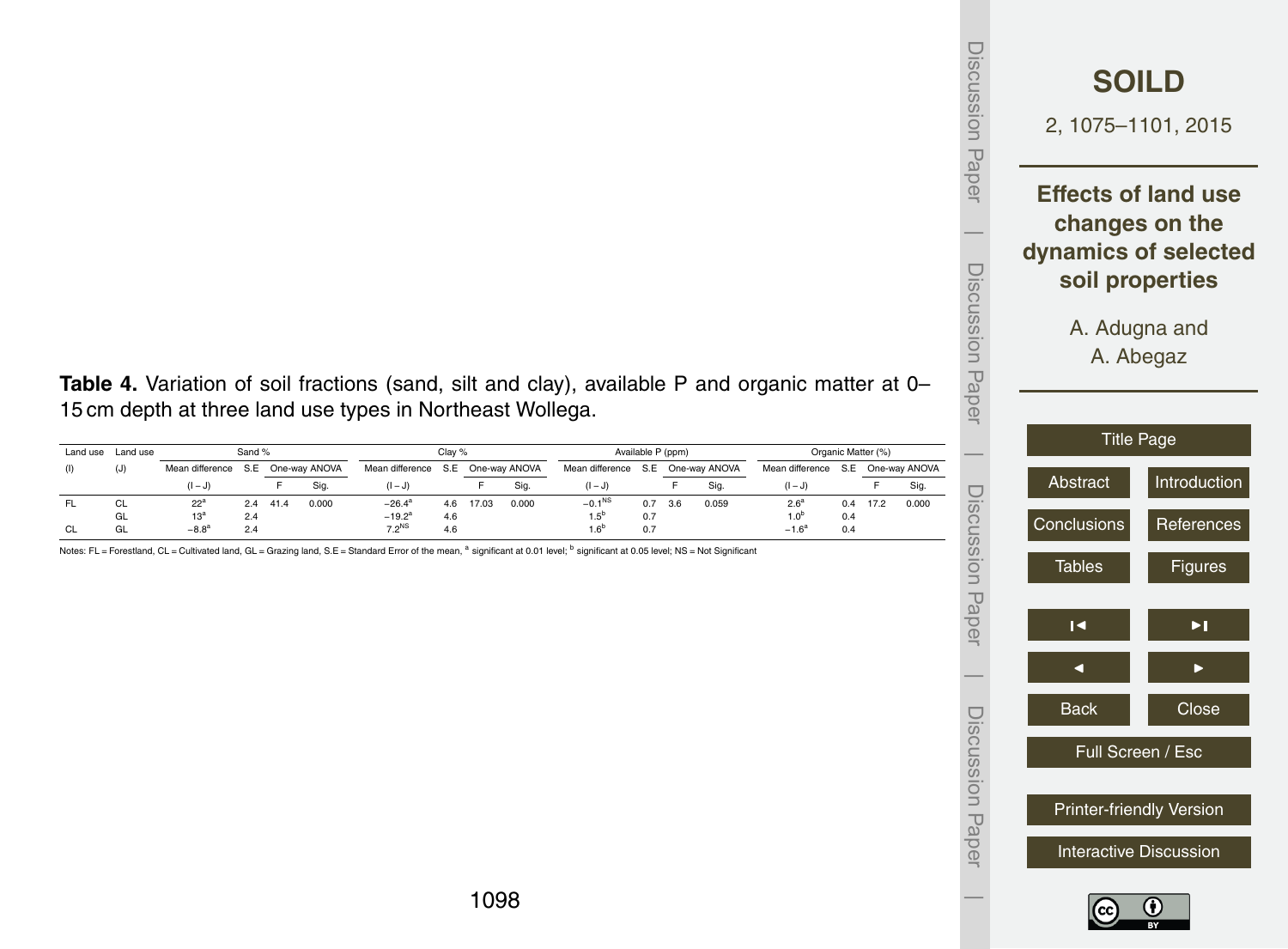| Discussion Paper |                      | <b>SOILD</b><br>2, 1075-1101, 2015                                                      |
|------------------|----------------------|-----------------------------------------------------------------------------------------|
|                  |                      | <b>Effects of land use</b><br>changes on the<br>dynamics of selected<br>soil properties |
| Discussion Paper |                      | A. Adugna and<br>A. Abegaz<br><b>Title Page</b>                                         |
|                  | Abstract             | Introduction                                                                            |
|                  | Conclusions          | References                                                                              |
| Discussion Paper | <b>Tables</b>        | Figures                                                                                 |
|                  | $\blacktriangleleft$ | $\blacktriangleright$ $\blacksquare$                                                    |
|                  |                      |                                                                                         |
|                  | <b>Back</b>          | Close                                                                                   |
| Discussion Paper |                      | Full Screen / Esc                                                                       |
|                  |                      | Printer-friendly Version                                                                |
|                  |                      | <b>Interactive Discussion</b>                                                           |
|                  |                      |                                                                                         |

**Table 5.** Variation of total nitrogen, pH (1 : 2.5 H<sub>2</sub>O), CEC and exchangeable bases (Ca<sup>2+</sup> and Mg<sup>2+</sup>) at 0–15 cm depth at three land use types in Northeast Wollega.

|     | Land use Land use | Total Nitrogen (%)<br>pH (1:2.5 H <sub>2</sub> O) |      |             |                   |                                   |      |       |       | CECC mol(+) kg <sup>-1</sup>      |     | Exchangeable bases C mol (+) kg |       |                                   |     |       |       |                                   |     |       |       |
|-----|-------------------|---------------------------------------------------|------|-------------|-------------------|-----------------------------------|------|-------|-------|-----------------------------------|-----|---------------------------------|-------|-----------------------------------|-----|-------|-------|-----------------------------------|-----|-------|-------|
| (1) | (J)               |                                                   |      |             |                   |                                   |      |       |       |                                   |     |                                 |       | $Ca2+$                            |     |       |       | Ma <sup>co</sup>                  |     |       |       |
|     |                   | Mean difference                                   |      |             | S.E One-way ANOVA | Mean difference S.E One-way ANOVA |      |       |       | Mean difference S.E One-way ANOVA |     |                                 |       | Mean difference S.E One-way ANOVA |     |       |       | Mean difference S.E One-way ANOVA |     |       |       |
|     |                   | $(1 - J)$                                         |      |             | Sig.              | $(1 - J)$                         |      |       | Sig.  | $(I-J)$                           |     |                                 | Sia   | $(1 - J)$                         |     |       | Sig   | $(1 - J)$                         |     |       | Sig   |
| FL. | <b>CL</b>         | $0.19^{a}$                                        |      | $0.03$ 11.8 | 0.001             | $0.73^{\circ}$                    | 0.16 | 10.03 | 0.003 | 127                               | 23  | 1485                            | 0.001 | $8.7^{\circ}$                     | 17  | 14.96 | 0.001 | $2.3^{\circ}$                     | 06  | 13.92 | 0.001 |
|     | GL                | $0.07^{NS}$                                       | 0.03 |             |                   | $0.38^{\circ}$                    | 0.16 |       |       | 72"                               | 2.3 |                                 |       | $6.8^{\circ}$                     | 1.7 |       |       | $-0.8^{NS}$                       | 0.6 |       |       |
| CL. | GL                | $-0.11^{b}$                                       | 0.03 |             |                   | $-0.34^{NS}$                      | 0.16 |       |       |                                   | 23  |                                 |       | $-1.9^{NS}$                       | 17  |       |       | $-3.1^{\circ}$                    | 0.6 |       |       |

Notes: FL = Forestland, CL = Cultivated land, GL = Grazing land, CEC = Cation exchange capacity, Ca2+ = Calcium, Mg2+ = Magnesium, S.E= Standard Error of the mean; \*\* Significant at 0.01 level; \* Significant at 0.05 level;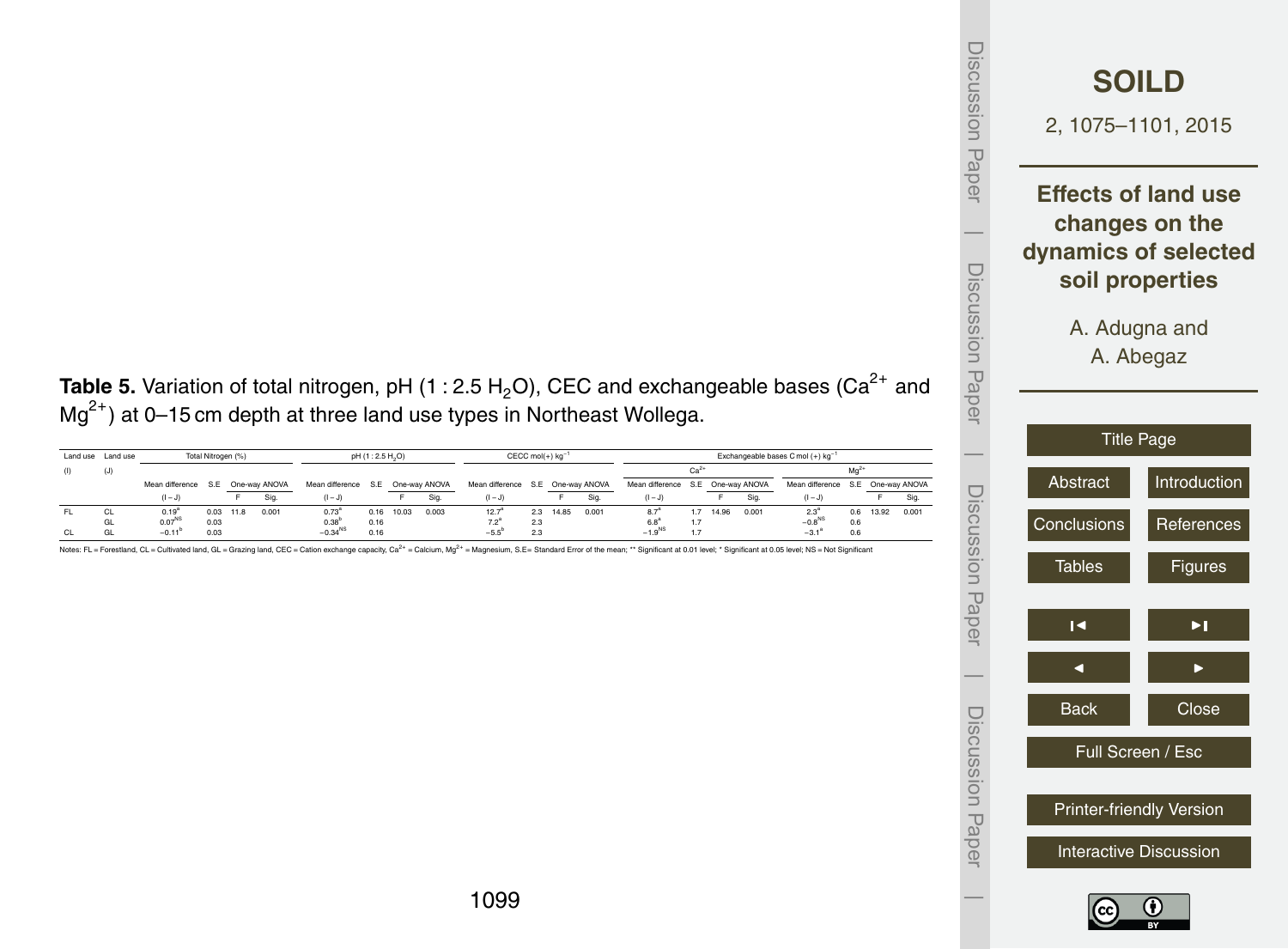| Discussion Paper      | <b>SOILD</b><br>2, 1075-1101, 2015 |                |
|-----------------------|------------------------------------|----------------|
|                       | <b>Effects of land use</b>         |                |
|                       | changes on the                     |                |
|                       | dynamics of selected               |                |
|                       | soil properties                    |                |
|                       | A. Adugna and                      |                |
|                       | A. Abegaz                          |                |
| I<br>Discussion Paper |                                    |                |
|                       | <b>Title Page</b>                  |                |
|                       | Abstract                           | Introduction   |
|                       |                                    |                |
|                       | Conclusions                        | References     |
|                       | <b>Tables</b>                      | <b>Figures</b> |
| Discussion Paper      |                                    |                |
|                       | $\blacksquare$                     | ÞI,            |
|                       |                                    |                |
|                       | <b>Back</b>                        | Close          |
| Discussion Papel      | Full Screen / Esc                  |                |
|                       | Printer-friendly Version           |                |
|                       |                                    |                |
|                       | <b>Interactive Discussion</b>      |                |
|                       |                                    |                |

**Table 6.** The correlation matrix for selected soil properties at 0–15 cm depth in Northeast Wollega.

|            | <b>OM</b>            | TN                | AP      | <b>CEC</b>           | Ca                   | Mg                | pH        | Silt            | Clay |
|------------|----------------------|-------------------|---------|----------------------|----------------------|-------------------|-----------|-----------------|------|
| <b>OM</b>  |                      |                   |         |                      |                      |                   |           |                 |      |
| TN         | 0.80 <sup>a</sup>    |                   |         |                      |                      |                   |           |                 |      |
| AP         | 0.13                 | 0.15              |         |                      |                      |                   |           |                 |      |
| <b>CEC</b> | $0.80^{a}$           | 0.81 <sup>a</sup> | 0.24    |                      |                      |                   |           |                 |      |
| Ca         | $0.82^a$             | 0.76 <sup>a</sup> | 0.38    | $0.89^{a}$           |                      |                   |           |                 |      |
| Mg         | $0.71^{\text{a}}$    | 0.67 <sup>a</sup> | $-0.20$ | $0.65^{\text{a}}$    | $0.52^{b}$           |                   |           |                 |      |
| pH         | $0.83^{a}$           | 0.76 <sup>a</sup> | 0.23    | $0.89^{a}$           | $0.88^{a}$           | $0.71^{\text{a}}$ |           |                 |      |
| Silt       | 0.25                 | 0.06              | 0.22    | 0.37                 | 0.32                 | $-0.17$           | 0.31      |                 |      |
| Clay       | $-0.74$ <sup>a</sup> | $-0.54^{b}$       | $-0.13$ | $-0.77$ <sup>a</sup> | $-0.74$ <sup>a</sup> | $-0.32$           | $-0.71^a$ | $-0.69^{\rm a}$ |      |

<sup>a</sup>, <sup>b</sup> Correlations are significant at the 0.01 level and at the 0.05 level respectively, (2-tailed).